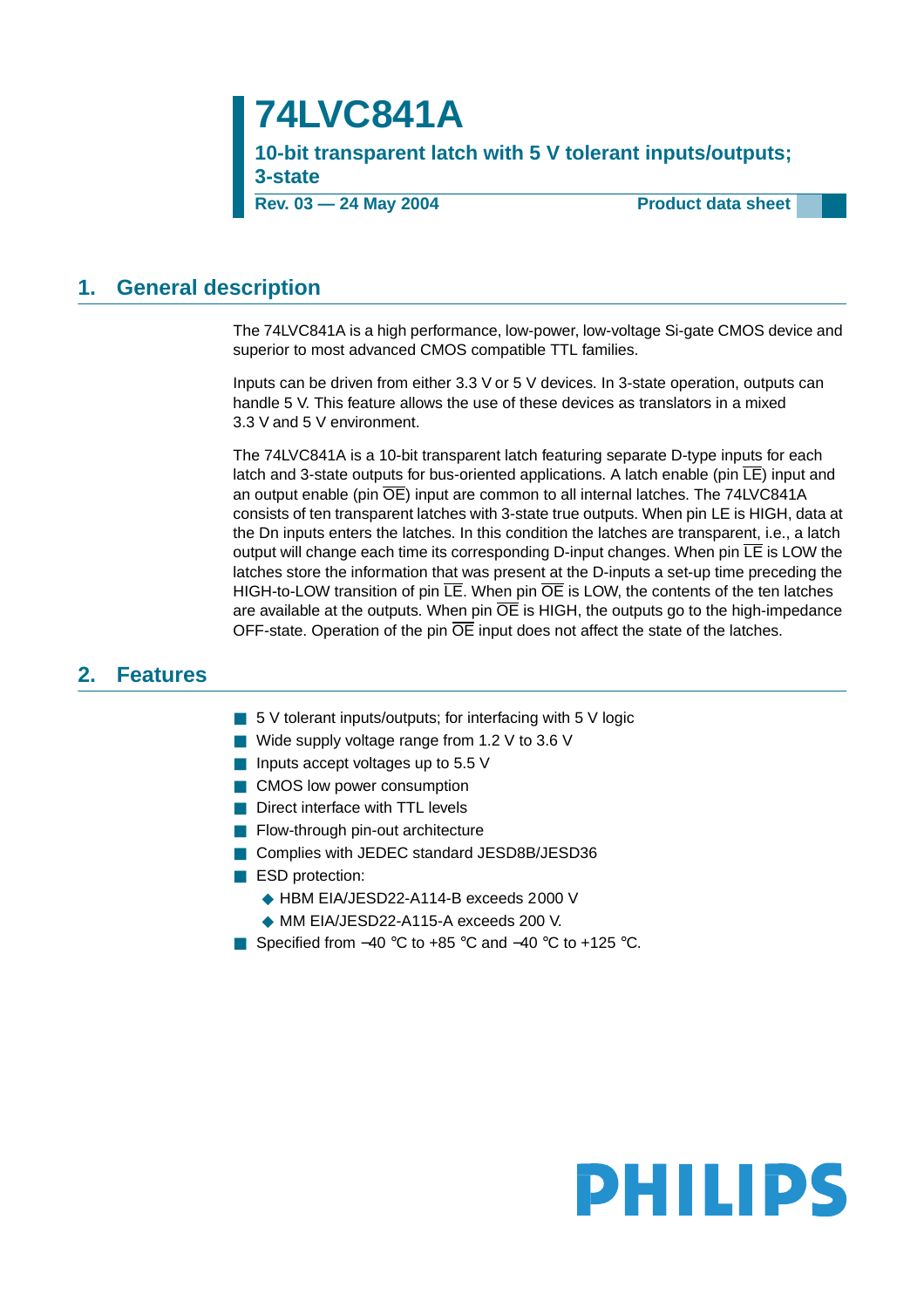### **10-bit transparant latch with 5 V tolerant inputs/outputs; 3-state**

### <span id="page-1-2"></span>**3. Quick reference data**

### **Table 1: Quick reference data**

 $GND = 0$  V;  $T_{amb} = 25 °C$ ;  $t_r = t_f \le 2.5$  ns.

| <b>Symbol</b>                       | <b>Parameter</b>                                                  | <b>Conditions</b>                                 | <b>Min</b> | <b>Typ</b> | <b>Max</b> | <b>Unit</b> |
|-------------------------------------|-------------------------------------------------------------------|---------------------------------------------------|------------|------------|------------|-------------|
| $t_{\rm PHL}$ , $t_{\rm PLH}$       | propagation delay<br>Dn to Qn                                     | $C_1 = 50$ pF;<br>$V_{\text{C}C} = 3.3 \text{ V}$ |            | 3.0        | ٠          | ns          |
|                                     | propagation delay LE to Qn $C_1 = 50$ pF;                         | $V_{\text{C}C} = 3.3 \text{ V}$                   |            | 3.4        |            | ns          |
| t <sub>PZH</sub> , t <sub>PZL</sub> | 3-state output enable time<br>OE to On                            | $C_L = 50$ pF;<br>$V_{\rm CC} = 3.3 \text{ V}$    |            | 3.5        | ٠          | ns          |
| $tpHZ$ , $tpLZ$                     | 3-state output disable time<br>$\overline{OE}$ to $\overline{On}$ | $C_1 = 50$ pF;<br>$V_{\text{CC}} = 3.3 \text{ V}$ |            | 2.9        |            | ns          |
| C <sub>1</sub>                      | input capacitance                                                 |                                                   |            | 5.0        |            | рF          |
| $C_{PD}$                            | power dissipation<br>capacitance per latch                        | $V_{\rm CC}$ = 3.3 V                              | [1] [2]    |            |            |             |
|                                     |                                                                   | outputs enabled                                   |            | 13         |            | рF          |
|                                     |                                                                   | outputs disabled                                  |            | 4          |            | рF          |

<span id="page-1-0"></span>[1] C<sub>PD</sub> is used to determine the dynamic power dissipation ( $P_D$  in  $\mu W$ ).

 $P_D = C_{PD} \times V_{CC}^2 \times f_i \times N + \Sigma (C_L \times V_{CC}^2 \times f_0)$  where:

- $f_i$  = input frequency in MHz;
- $f_0$  = output frequency in MHz;
- $C_L$  = output load capacitance in pF;
- $V_{CC}$  = supply voltage in Volts;
- $N =$  total load switching outputs;

 $\Sigma(C_L \times V_{CC}^2 \times f_0) =$  sum of the outputs.

<span id="page-1-1"></span>[2] The condition is  $V_1$  = GND to  $V_{CC}$ .

### <span id="page-1-3"></span>**4. Ordering information**

| Table 2: |  | <b>Ordering information</b> |
|----------|--|-----------------------------|
|----------|--|-----------------------------|

| <b>Type number</b> | <b>Package</b>               |             |                                                                                                                                                  |                      |  |  |  |
|--------------------|------------------------------|-------------|--------------------------------------------------------------------------------------------------------------------------------------------------|----------------------|--|--|--|
|                    | <b>Temperature</b><br>range  | <b>Name</b> | <b>Description</b>                                                                                                                               | <b>Version</b>       |  |  |  |
| 74LVC841AD         | $-40$ °C to +125 °C SO24     |             | plastic small outline package; 24 leads; body width<br>$7.5 \text{ mm}$                                                                          | SOT <sub>137-1</sub> |  |  |  |
| 74LVC841ADB        | $-40$ °C to +125 °C SSOP24   |             | plastic shrink small outline package; 24 leads; body<br>width 5.3 mm                                                                             | SOT340-1             |  |  |  |
| 74LVC841APW        | $-40$ °C to +125 °C TSSOP24  |             | plastic thin shrink small outline package; 24 leads;<br>body width 4.4 mm                                                                        | SOT355-1             |  |  |  |
| 74LVC841ABQ        | $-40$ °C to +125 °C DHVQFN24 |             | plastic dual in-line compatible thermal enhanced very<br>thin quad flat package; no leads; 24 terminals; body<br>$3.5 \times 5.5 \times 0.85$ mm | SOT815-1             |  |  |  |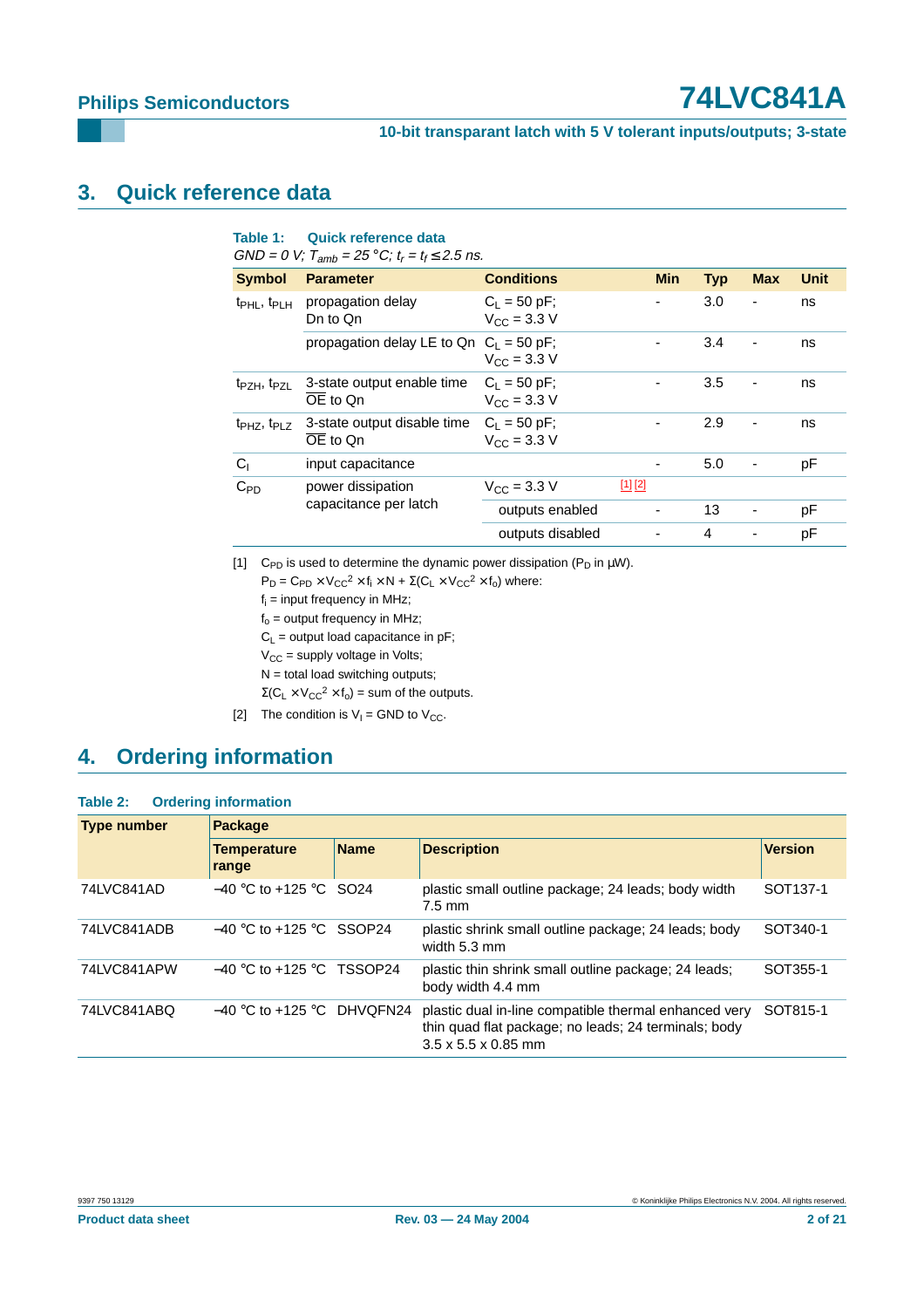**10-bit transparant latch with 5 V tolerant inputs/outputs; 3-state**

### <span id="page-2-0"></span>**5. Functional diagram**



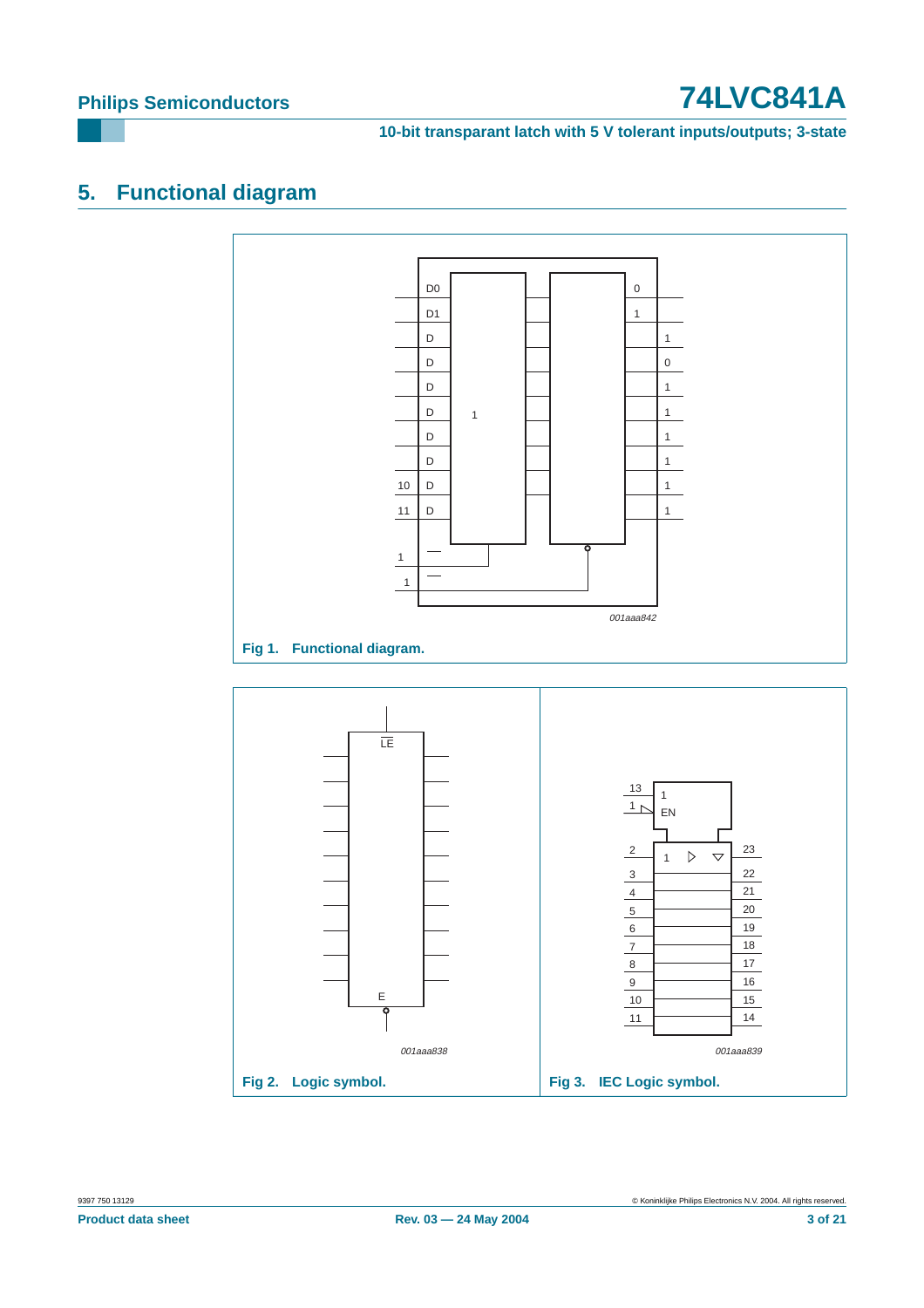### **10-bit transparant latch with 5 V tolerant inputs/outputs; 3-state**

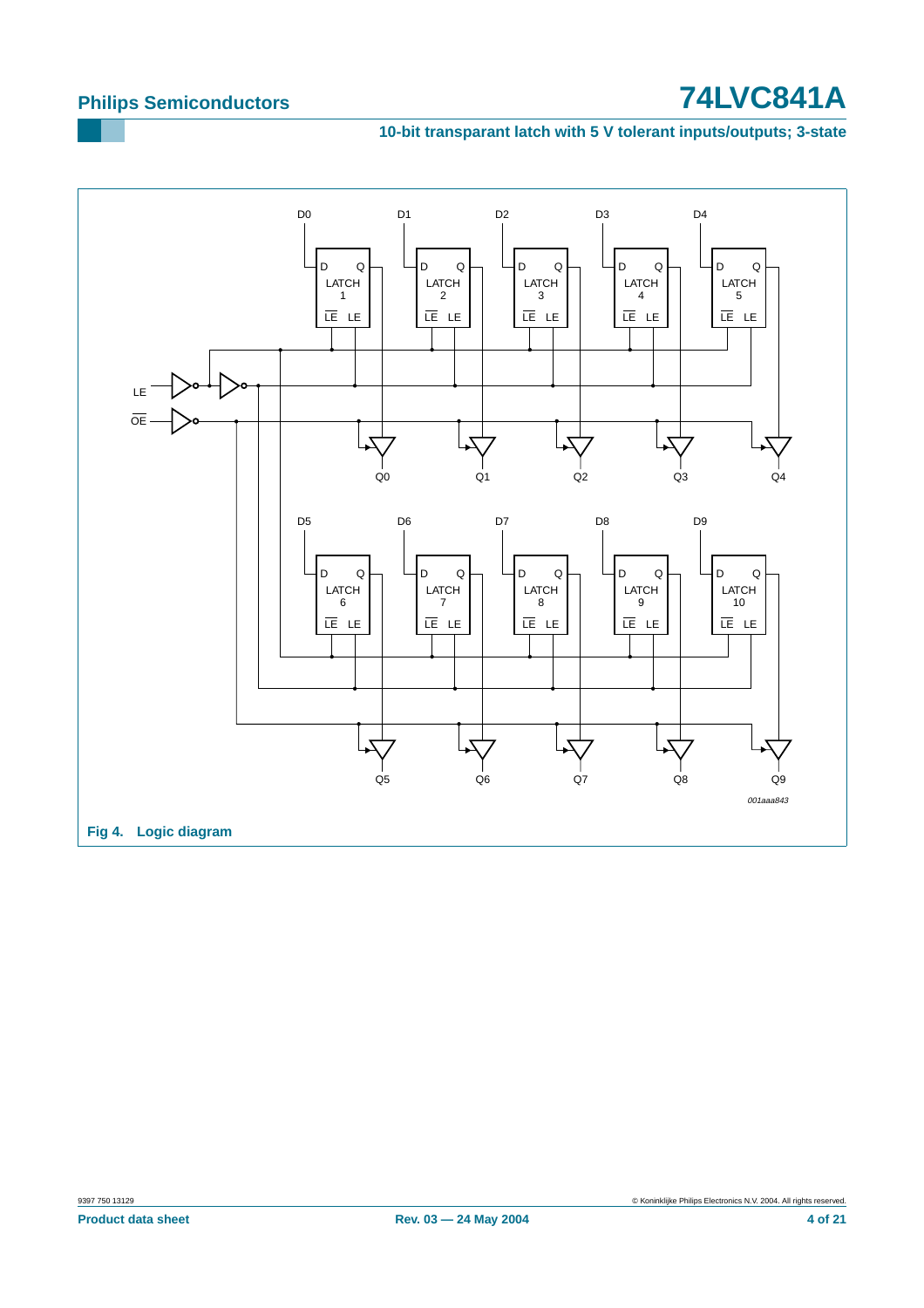**10-bit transparant latch with 5 V tolerant inputs/outputs; 3-state**

### <span id="page-4-1"></span><span id="page-4-0"></span>**6. Pinning information**

### **6.1 Pinning**



### <span id="page-4-2"></span>**6.2 Pin description**

| Table 3:   | <b>Pin description</b> |                                  |
|------------|------------------------|----------------------------------|
| <b>Pin</b> | <b>Symbol</b>          | <b>Description</b>               |
| 1          | <b>OE</b>              | output enable input (active LOW) |
| 2          | D <sub>0</sub>         | data input                       |
| 3          | D <sub>1</sub>         | data input                       |
| 4          | D <sub>2</sub>         | data input                       |
| 5          | D <sub>3</sub>         | data input                       |
| 6          | D4                     | data input                       |
| 7          | D <sub>5</sub>         | data input                       |
| 8          | D <sub>6</sub>         | data input                       |
| 9          | D7                     | data input                       |
| 10         | D <sub>8</sub>         | data input                       |
| 11         | D <sub>9</sub>         | data input                       |
| 12         | <b>GND</b>             | ground (0 V)                     |
| 13         | LE.                    | latch enable input (active LOW)  |
| 14         | Q9                     | 3-state latch output             |
| 15         | Q8                     | 3-state latch output             |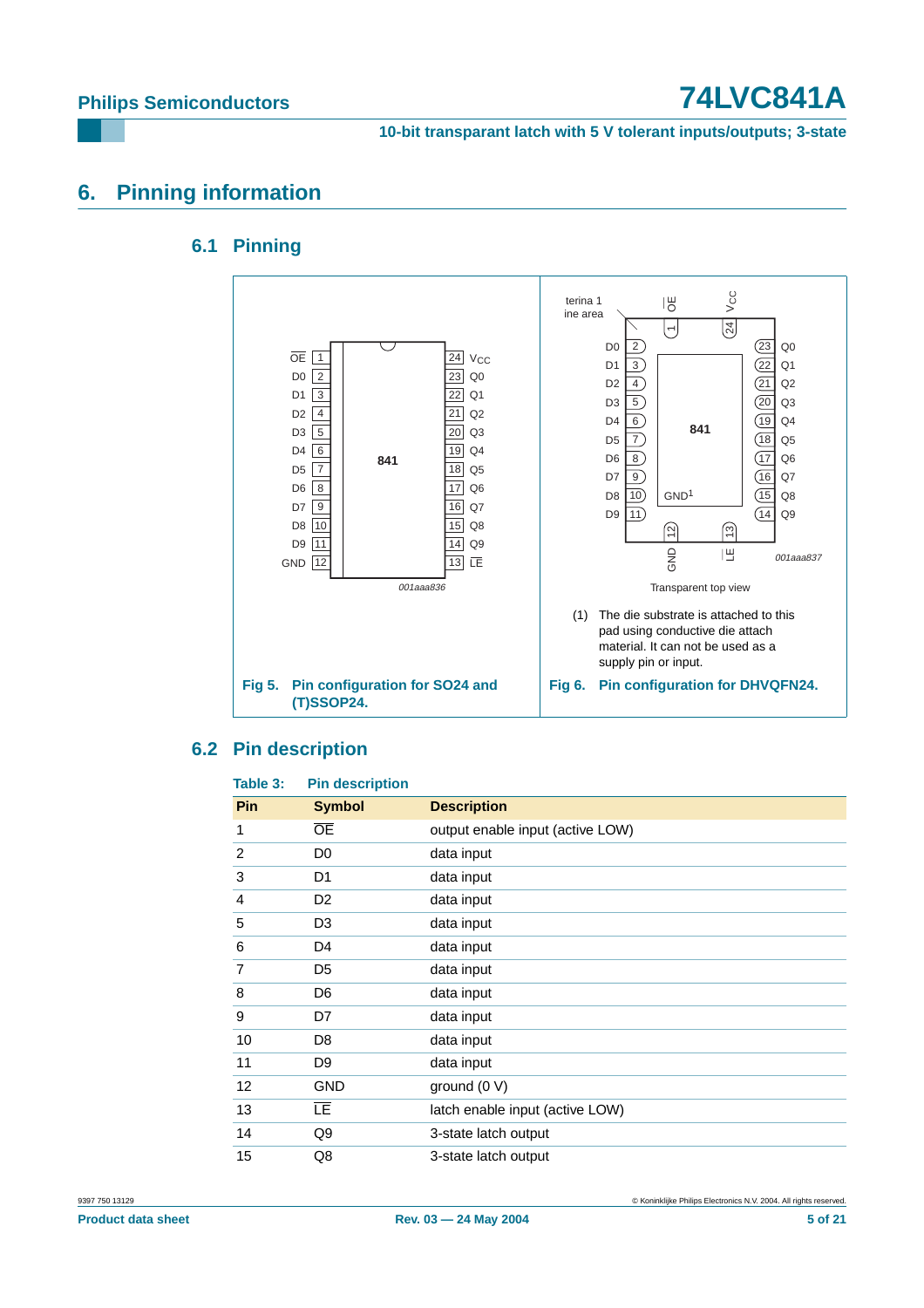### **10-bit transparant latch with 5 V tolerant inputs/outputs; 3-state**

| Table 3:   | <b>Pin description</b> continued |                      |  |  |
|------------|----------------------------------|----------------------|--|--|
| <b>Pin</b> | <b>Symbol</b>                    | <b>Description</b>   |  |  |
| 16         | Q7                               | 3-state latch output |  |  |
| 17         | Q6                               | 3-state latch output |  |  |
| 18         | Q5                               | 3-state latch output |  |  |
| 19         | Q4                               | 3-state latch output |  |  |
| 20         | Q3                               | 3-state latch output |  |  |
| 21         | Q <sub>2</sub>                   | 3-state latch output |  |  |
| 22         | Q1                               | 3-state latch output |  |  |
| 23         | Q0                               | 3-state latch output |  |  |
| 24         | $V_{CC}$                         | supply voltage       |  |  |

## <span id="page-5-2"></span><span id="page-5-1"></span>**7. Functional description**

### **7.1 Function table**

### **Table 4: Function table [\[1\]](#page-5-0)**

| <b>Operating mode</b>    | <b>Input</b>    |    | Internal | <b>Output</b>  |           |
|--------------------------|-----------------|----|----------|----------------|-----------|
|                          | $\overline{OE}$ | LE | Dn       | <b>latches</b> | Qn        |
| Enable and read register | L               | н  |          |                |           |
| (transparent mode)       |                 | н  | н        | н              | н         |
| Latch and read register  | $\mathbf{L}$    |    |          |                |           |
|                          |                 |    | h        | н              | н         |
| Latch register and       | н               |    |          |                | 7         |
| disable outputs          | н               |    | h        | н              | 7         |
| Hold                     |                 |    | X        | ΝC             | <b>NC</b> |

<span id="page-5-0"></span> $[1]$  H = HIGH voltage level;

h = HIGH voltage level one set-up time prior to the HIGH-to-LOW LE transition;

L = LOW voltage level;

l = LOW voltage level one set-up time prior to the HIGH-to-LOW LE transition;

Z = high-impedance OFF-state;

NC = no change;

 $X =$  don't care.

### <span id="page-5-3"></span>**8. Limiting values**

### **Table 5: Limiting values**

In accordance with the Absolute Maximum Rating System (IEC 60134). Voltages are referenced to GND (ground <sup>=</sup> 0 V).

| <b>Symbol</b> | <b>Parameter</b>     | <b>Conditions</b>        | Min                      | <b>Max</b> | <b>Unit</b> |
|---------------|----------------------|--------------------------|--------------------------|------------|-------------|
| $V_{\rm CC}$  | supply voltage       |                          | $-0.5$                   | $+6.5$     |             |
| lık           | input diode current  | $V_1 < 0 V$              | $\overline{\phantom{0}}$ | -50        | mA          |
| $V_{I}$       | input voltage        |                          | $\frac{[1]}{2}$ -0.5     | $+6.5$     |             |
| $I_{OK}$      | output diode current | $VO > VCC$ or $VO < 0$ V | $\overline{\phantom{0}}$ | ±50        | mA          |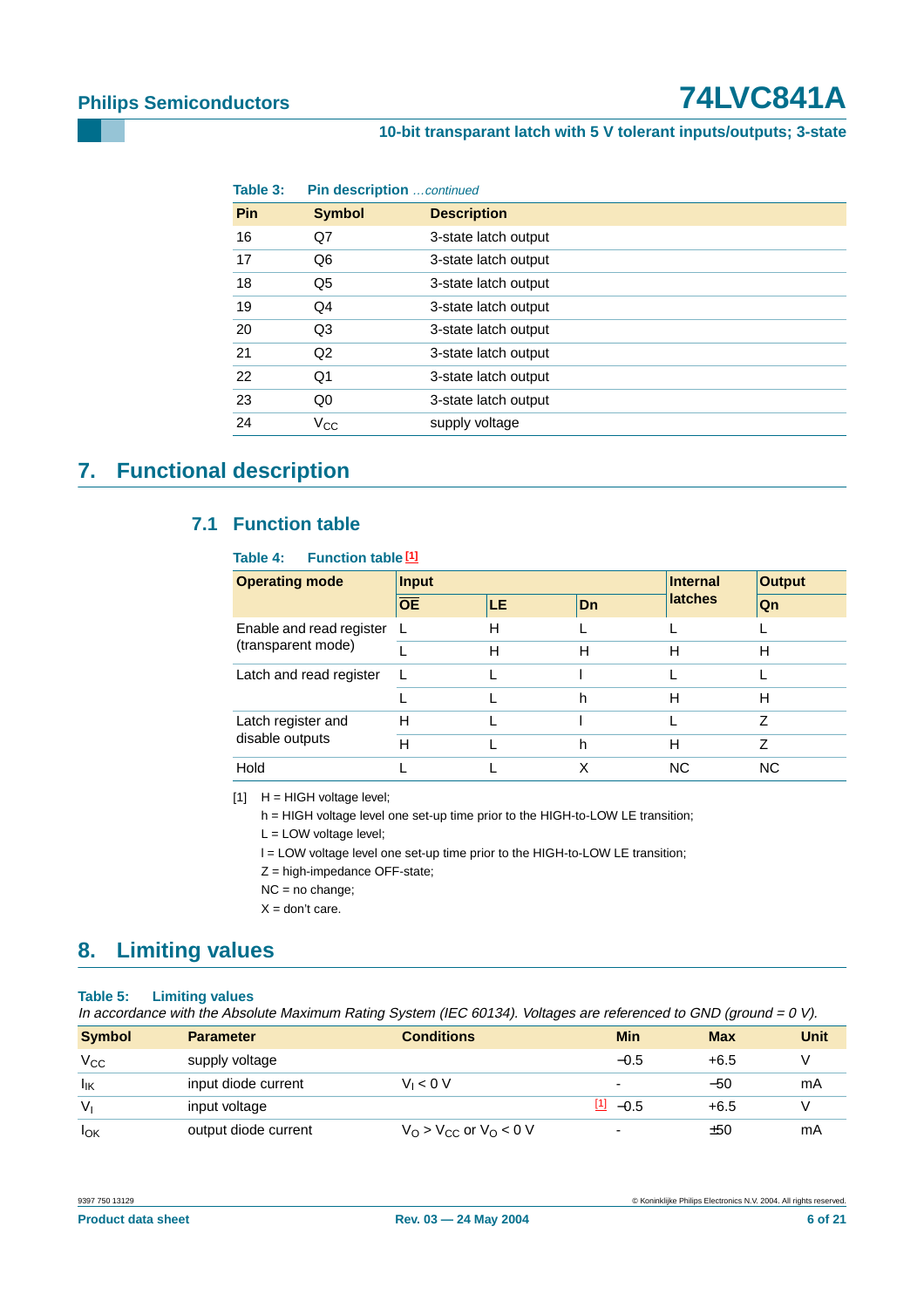### **10-bit transparant latch with 5 V tolerant inputs/outputs; 3-state**

### **Table 5: Limiting values** …continued

In accordance with the Absolute Maximum Rating System (IEC 60134). Voltages are referenced to GND (ground =  $0 V$ ).

| <b>Symbol</b>                      | <b>Parameter</b>              | <b>Conditions</b>                  | <b>Min</b>               | <b>Max</b>         | <b>Unit</b> |
|------------------------------------|-------------------------------|------------------------------------|--------------------------|--------------------|-------------|
| $V_{\rm O}$                        | output voltage                | <b>HIGH or LOW state</b>           | $\frac{11}{2}$ -0.5      | $V_{\rm CC}$ + 0.5 | V           |
|                                    |                               | 3-state                            | $[1] -0.5$               | $+6.5$             |             |
| $I_{\rm O}$                        | output source or sink current | $V_{\Omega} = 0$ V to $V_{\Omega}$ | $\overline{\phantom{0}}$ | ±50                | mA          |
| I <sub>CC</sub> , I <sub>GND</sub> | $V_{CC}$ or GND current       |                                    | $\overline{\phantom{0}}$ | ±100               | mA          |
| ${\mathsf T}_{\text{stg}}$         | storage temperature           |                                    | $-65$                    | $+150$             | °C          |
| $P_{\text{tot}}$                   | power dissipation             | $T_{amb}$ = -40 °C to +125 °C      | $[2]$ $-$                | 500                | mW          |

<span id="page-6-0"></span>[1] The input and output voltage ratings may be exceeded if the input and output current ratings are observed.

<span id="page-6-1"></span>[2] For SO24 packages: above 70 °C derate linearly with 8 mW/K.

For (T)SSOP24 packages: above 60 °C derate linearly with 5.5 mW/K. For DHVQFN24 packages: above 60 °C derate linearly with 4.5 mW/K.

### <span id="page-6-2"></span>**9. Recommended operating conditions**

| Table 6:      | <b>Recommended operating conditions</b> |                                  |            |              |      |  |  |
|---------------|-----------------------------------------|----------------------------------|------------|--------------|------|--|--|
| <b>Symbol</b> | <b>Parameter</b>                        | <b>Conditions</b>                | <b>Min</b> | <b>Max</b>   | Unit |  |  |
| $V_{\rm CC}$  | supply voltage                          | for maximum speed<br>performance | 2.7        | 3.6          | V    |  |  |
|               |                                         | for low-voltage applications     | 1.2        | 3.6          | V    |  |  |
| $V_{1}$       | input voltage                           |                                  | 0          | 5.5          | V    |  |  |
| $V_{\rm O}$   | output voltage                          | <b>HIGH or LOW state</b>         | 0          | $V_{\rm CC}$ | V    |  |  |
|               |                                         | 3-state                          | 0          | 5.5          | V    |  |  |
| $T_{amb}$     | operating ambient<br>temperature        | in free air                      | $-40$      | $+125$       | °C   |  |  |
| $t_r$ , $t_f$ | input rise and fall                     | $V_{\rm CC}$ = 1.2 V to 2.7 V    | 0          | 20           | ns/V |  |  |
|               | times                                   | $V_{CC}$ = 2.7 V to 3.6 V        | 0          | 10           | ns/V |  |  |

### <span id="page-6-3"></span>**10. Static characteristics**

### **Table 7: Static characteristics**

At recommended operating conditions; voltages are referenced to GND (ground =  $0$  V).

| <b>Symbol</b>                                 | <b>Parameter</b>           | <b>Conditions</b>                | <b>Min</b> | <b>Typ</b>               | <b>Max</b>               | <b>Unit</b> |  |  |
|-----------------------------------------------|----------------------------|----------------------------------|------------|--------------------------|--------------------------|-------------|--|--|
| $T_{amb} = -40$ °C to +85 °C $\underline{11}$ |                            |                                  |            |                          |                          |             |  |  |
| $V_{\text{IH}}$<br>voltage                    | HIGH-level input           | $V_{\rm CC}$ = 1.2 V             | Vcc        | $\overline{\phantom{0}}$ | $\overline{\phantom{a}}$ | V           |  |  |
|                                               |                            | $V_{CC}$ = 2.7 V to 3.6 V        | 2.0        | $\overline{\phantom{0}}$ | $\overline{\phantom{a}}$ | V           |  |  |
| $V_{IL}$                                      | LOW-level input<br>voltage | $V_{\rm CC}$ = 1.2 V             | -          |                          | GND                      | V           |  |  |
|                                               |                            | $V_{\text{CC}}$ = 2.7 V to 3.6 V | ۰          |                          | 0.8                      | V           |  |  |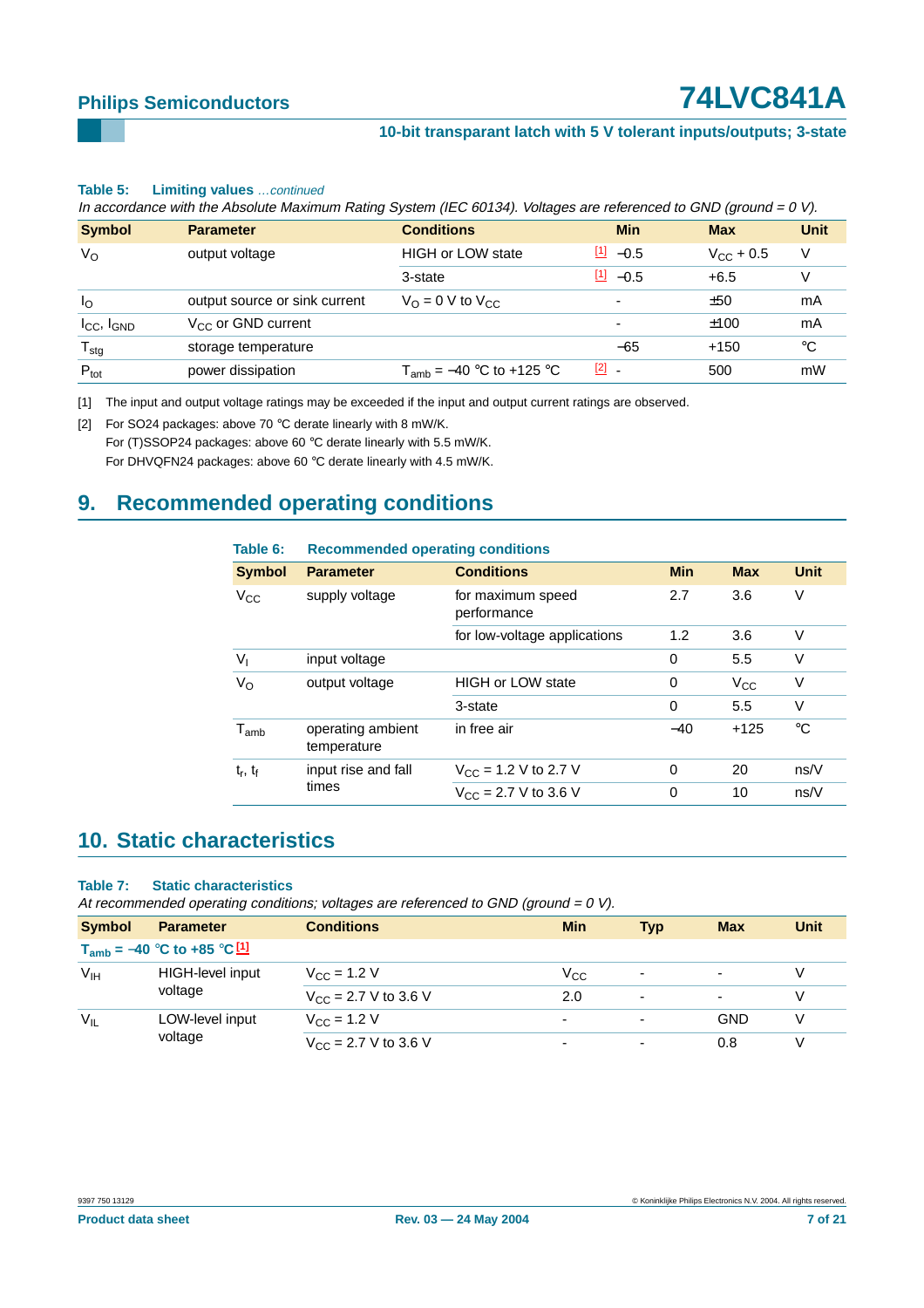### **10-bit transparant latch with 5 V tolerant inputs/outputs; 3-state**

### $V_{OH}$  HIGH-level output voltage  $V_{\rm I} = V_{\rm III}$  or  $V_{\rm II}$  $I_{\Omega} = -100 \mu A$ ;  $V_{CC} = 2.7 V$  to 3.6 V  $V_{\text{CC}} - 0.2 \quad V_{\text{CC}} \frac{2}{2}$  - V  $I<sub>O</sub> = -12$  mA;  $V<sub>CC</sub> = 2.7$  V  $V<sub>CC</sub> - 0.5$  -  $V<sub>C</sub> = 12$  $I_{\text{O}} = -18 \text{ mA}$ ;  $V_{\text{CC}} = 3.0 \text{ V}$   $V_{\text{CC}} - 0.6$  -  $V$  $I_{\text{O}} = -24 \text{ mA}$ ;  $V_{\text{CC}} = 3.0 \text{ V}$   $V_{\text{CC}} - 0.8$  -  $V$  $V_{\Omega}$  LOW-level output voltage  $V_I = V_{IH}$  or  $V_{II}$  $I_{\Omega} = 100 \text{ uA}$ ;  $V_{CC}$  = 2.7 V to 3.6 V  $\frac{[2]}{[2]}$  $\frac{[2]}{[2]}$  $\frac{[2]}{[2]}$  - GND 0.2 V  $I<sub>O</sub> = 12$  mA;  $V<sub>CC</sub> = 2.7$  V - - 0.4 V  $I<sub>O</sub> = 24$  mA;  $V<sub>CC</sub> = 3.0$  V  $-$  0.55 V  $I_{L1}$  input leakage current  $V_1 = 5.5$  V or GND;  $V_{CC} = 3.6$  V  $\pm 0.1$   $\pm 5$   $\mu$ A IOZ 3-state output OFF-state current  $V_I = V_{IH}$  or  $V_{IL}$ ;  $V_{\text{O}} = 5.5 \text{ V}$  or GND;  $V_{\text{CC}} = 3.6 \text{ V}$ - 0.1 ±5 µA I<sub>off</sub> power-off leakage supply  $V_1$  or  $V_0 = 5.5$  V;  $V_{CC} = 0.0$  V  $\qquad \qquad$  - 0.1  $\qquad \pm 10$   $\qquad \mu$ A I<sub>CC</sub> quiescent supply current  $V_1 = V_{CC}$  or GND;  $I_Q = 0$  A;  $V_{CC} = 3.6 V$ - 0.1 10 µA ∆ICC additional quiescent supply current per pin  $V_1 = V_{CC} - 0.6 V$ ;  $I_Q = 0 A$ ;  $V_{CC} = 2.7 V$  to 3.6 V [\[2\]](#page-8-1) - 5 500 µA  $C_1$  input capacitance  $D_1$  input capacitance  $D_2$  in the set of  $D_3$  in the set of  $D_1$  in the set of  $D_2$  in the set of  $D_3$  in the set of  $D_1$  in the set of  $D_2$  in the set of  $D_3$  in the set of  $D_1$  in the **Tamb =** −**40** °**C to +125** °**C** V<sub>IH</sub> HIGH-level input voltage  $V_{CC} = 1.2 \text{ V}$   $V_{CC}$  - V  $V_{\text{CC}} = 2.7 \text{ V}$  to 3.6 V 2.0 - - V V<sub>II</sub> LOW-level input voltage  $V_{CC} = 1.2 \text{ V}$  - GND V  $V_{\text{CC}} = 2.7 \text{ V}$  to 3.6 V  $\qquad \qquad$  - 0.8 V V<sub>OH</sub> HIGH-level output voltage  $V_I = V_{IH}$  or  $V_{II}$  $I_{\Omega} = -100 \text{ uA}$ ;  $V_{CC} = 2.7 \text{ V}$  to 3.6 V  $V_{CC} - 0.3 - V$  $I<sub>O</sub> = -12$  mA;  $V<sub>CC</sub> = 2.7$  V  $V<sub>CC</sub> - 0.65$  -  $V<sub>C</sub> = 0.65$  $I_{\text{O}} = -18 \text{ mA}$ ;  $V_{\text{CC}} = 3.0 \text{ V}$   $V_{\text{CC}} - 0.75$  -  $V$  $I_{\text{O}} = -24 \text{ mA}$ ;  $V_{\text{CC}} = 3.0 \text{ V}$   $V_{\text{CC}} - 1$  - V V<sub>OL</sub> LOW-level output voltage  $V_I = V_{IH}$  or  $V_{IL}$  $I_{\Omega} = 100 \text{ uA}$ ;  $V_{CC}$  = 2.7 V to 3.6 V - - 0.3 V  $I<sub>O</sub> = 12$  mA;  $V<sub>CC</sub> = 2.7$  V - - 0.6 V  $I<sub>O</sub> = 24$  mA;  $V<sub>CC</sub> = 3.0$  V - 0.8 V  $I_{L1}$  input leakage current  $V_1 = 5.5$  V or GND;  $V_{CC} = 3.6$  V  $\cdot$   $\cdot$   $\cdot$   $\pm 20$   $\mu$ A I<sub>OZ</sub> 3-state output OFF-state current  $V_I = V_{IH}$  or  $V_{IL}$ ;  $V_{\text{O}} = 5.5 \text{ V}$  or GND;  $V_{\text{CC}} = 3.6 \text{ V}$ - - ±20 µA At recommended operating conditions; voltages are referenced to GND (ground =  $0 \text{ V}$ ). **Symbol Parameter Conditions Min Typ Max Unit**

### **Table 7: Static characteristics** …continued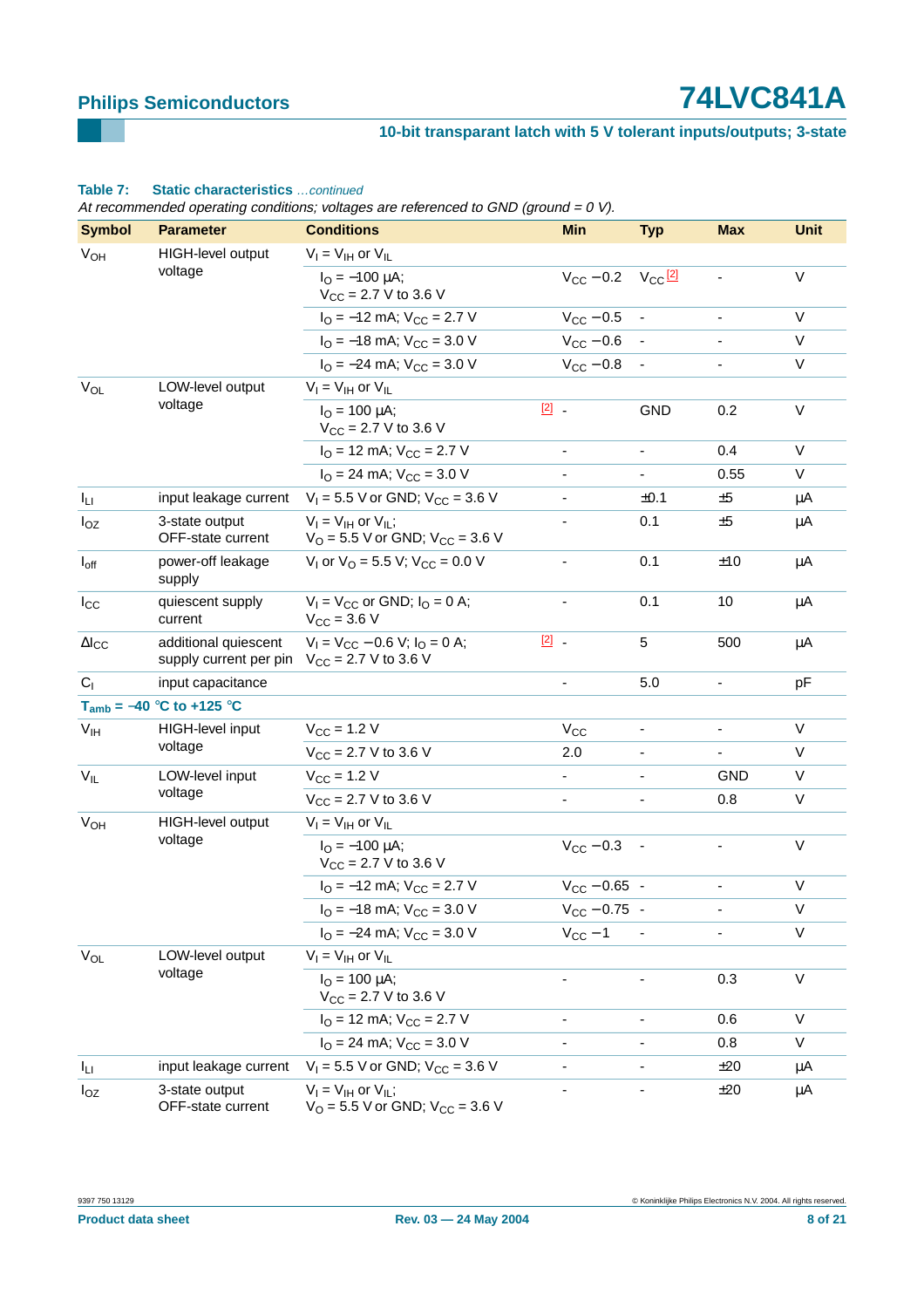### **10-bit transparant latch with 5 V tolerant inputs/outputs; 3-state**

| At recommended operating conditions; voltages are referenced to GND (ground = 0 V). |                                                |                                                                                    |                          |                          |            |             |  |  |
|-------------------------------------------------------------------------------------|------------------------------------------------|------------------------------------------------------------------------------------|--------------------------|--------------------------|------------|-------------|--|--|
| <b>Symbol</b>                                                                       | <b>Parameter</b>                               | <b>Conditions</b>                                                                  | <b>Min</b>               | Typ                      | <b>Max</b> | <b>Unit</b> |  |  |
| $I_{\text{off}}$                                                                    | power-off leakage<br>supply                    | V <sub>1</sub> or $V_0$ = 5.5 V; $V_{CC}$ = 0.0 V                                  | $\overline{\phantom{a}}$ | $\overline{\phantom{a}}$ | ±20        | μA          |  |  |
| $I_{\rm CC}$                                                                        | quiescent supply<br>current                    | $V_1 = V_{CC}$ or GND; $I_0 = 0$ A;<br>$V_{CC} = 3.6 V$                            |                          | $\overline{\phantom{a}}$ | 40         | μA          |  |  |
| $\Delta I_{\rm CC}$                                                                 | additional quiescent<br>supply current per pin | $V_1 = V_{CC} - 0.6 V$ ; $I_0 = 0 A$ ;<br>$V_{\text{CC}} = 2.7 \text{ V}$ to 3.6 V |                          |                          | 5000       | μA          |  |  |

### **Table 7: Static characteristics** …continued

<span id="page-8-0"></span>[1] All typical values are measured  $T_{amb} = 25 \degree C$ .

<span id="page-8-1"></span>[2] These typical values are measured at  $V_{CC} = 3.3$  V.

### <span id="page-8-2"></span>**11. Dynamic characteristics**

### **Table 8: Dynamic characteristics**

 $GND = 0$  V;  $t_r = t_f \le 2.5$  ns;  $C_L = 50$  pF;  $R_L = 500$   $\Omega$ .

| <b>Symbol</b>                       | <b>Parameter</b>                                    | <b>Conditions</b>         | <b>Min</b>               | <b>Typ</b>     | <b>Max</b>               | <b>Unit</b> |
|-------------------------------------|-----------------------------------------------------|---------------------------|--------------------------|----------------|--------------------------|-------------|
|                                     | $T_{amb} = -40$ °C to +85 °C [1]                    |                           |                          |                |                          |             |
| $t_{\sf PHL}$ , $t_{\sf PLH}$       | propagation delay                                   | see Figure 7 and 11       |                          |                |                          |             |
|                                     | Dn to Qn                                            | $V_{CC}$ = 1.2 V          | $\blacksquare$           | 15             | $\overline{\phantom{a}}$ | ns          |
|                                     |                                                     | $V_{\rm CC}$ = 2.7 V      | 1.5                      | $\blacksquare$ | 7.5                      | ns          |
|                                     |                                                     | $V_{CC}$ = 3.0 V to 3.6 V | [2]<br>1.5               | 3.0            | 6.7                      | ns          |
|                                     | propagation delay                                   | see Figure 8 and 11       |                          |                |                          |             |
|                                     | LE to Qn                                            | $V_{\text{CC}} = 1.2 V$   | $\overline{\phantom{a}}$ | 17             | ٠                        | ns          |
|                                     |                                                     | $V_{CC} = 2.7 V$          | 1.5                      |                | 8.6                      | ns          |
|                                     |                                                     | $V_{CC}$ = 3.0 V to 3.6 V | $[2]$ 1.5                | 3.4            | 7.6                      | ns          |
| t <sub>PZH</sub> , t <sub>PZL</sub> | 3-state output enable<br>time $\overline{OE}$ to Qn | see Figure 10 and 11      |                          |                |                          |             |
|                                     |                                                     | $V_{CC}$ = 1.2 V          | $\overline{\phantom{a}}$ | 19             | $\overline{\phantom{a}}$ | ns          |
|                                     |                                                     | $V_{\text{CC}} = 2.7 V$   | 1.5                      | $\blacksquare$ | 8.5                      | ns          |
|                                     |                                                     | $V_{CC}$ = 3.0 V to 3.6 V | $[2]$<br>1.5             | 3.5            | 7.2                      | ns          |
| t <sub>PHZ</sub> , t <sub>PLZ</sub> | 3-state output disable                              | see Figure 10 and 11      |                          |                |                          |             |
|                                     | time $\overline{OE}$ to Qn                          | $V_{\text{CC}} = 1.2 V$   | $\overline{\phantom{a}}$ | 8.0            | $\overline{\phantom{a}}$ | ns          |
|                                     |                                                     | $V_{CC} = 2.7 V$          | 1.5                      | $\blacksquare$ | 6.6                      | ns          |
|                                     |                                                     | $V_{CC}$ = 3.0 V to 3.6 V | $[2]$ 1.5                | 2.9            | 5.9                      | ns          |
| $t_{\rm W}$                         | LE pulse width HIGH                                 | see Figure 8              |                          |                |                          |             |
|                                     |                                                     | $V_{\rm CC}$ = 1.2 V      | $\blacksquare$           | $\blacksquare$ | $\blacksquare$           | ns          |
|                                     |                                                     | $V_{CC} = 2.7 V$          | 2.0                      | $\blacksquare$ | $\overline{\phantom{a}}$ | ns          |
|                                     |                                                     | $V_{CC}$ = 3.0 V to 3.6 V | $[2]$ 2.0                | 0.7            | -                        | ns          |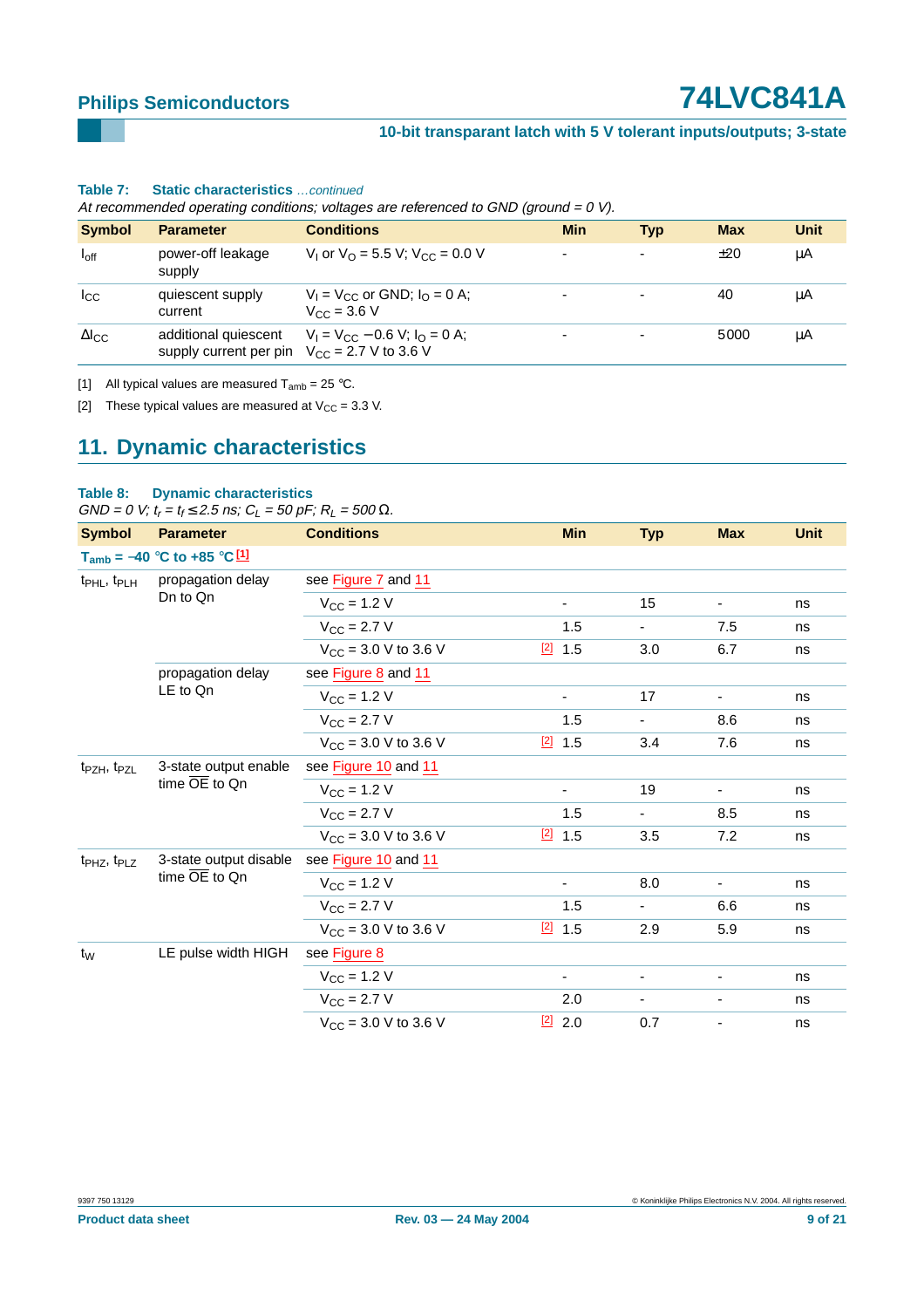### **10-bit transparant latch with 5 V tolerant inputs/outputs; 3-state**

|                                     | GND = 0 V; $t_r = t_f \le 2.5$ ns; $C_l = 50$ pF; $R_l = 500 \Omega$ . |                                 |                              |                              |                              |             |
|-------------------------------------|------------------------------------------------------------------------|---------------------------------|------------------------------|------------------------------|------------------------------|-------------|
| <b>Symbol</b>                       | <b>Parameter</b>                                                       | <b>Conditions</b>               |                              | <b>Min</b><br><b>Typ</b>     | <b>Max</b>                   | <b>Unit</b> |
| $t_{\rm su}$                        | set-up time Dn to LE                                                   | see Figure 9                    |                              |                              |                              |             |
|                                     |                                                                        | $V_{\rm CC}$ = 1.2 V            | $\overline{\phantom{a}}$     | $\overline{\phantom{a}}$     | $\overline{\phantom{0}}$     | ns          |
|                                     |                                                                        | $V_{CC}$ = 2.7 V                | 2.0                          |                              |                              | ns          |
|                                     |                                                                        | $V_{CC}$ = 3.0 V to 3.6 V       | $[2]$ 2.0                    | 1.0                          | $\overline{\phantom{a}}$     | ns          |
| $t_h$                               | hold time Dn to LE                                                     | see Figure 9                    |                              |                              |                              |             |
|                                     |                                                                        | $V_{\rm CC}$ = 1.2 V            | $\overline{\phantom{a}}$     | $\overline{\phantom{a}}$     | $\overline{\phantom{a}}$     | ns          |
|                                     |                                                                        | $V_{\rm CC} = 2.7 V$            | 1.0                          |                              |                              | ns          |
|                                     |                                                                        | $V_{CC}$ = 3.0 V to 3.6 V       | $[2]$ 1.0                    | 0.0                          | $\overline{\phantom{a}}$     | ns          |
| $t_{sk(0)}$                         | skew                                                                   | $V_{CC}$ = 3.0 V to 3.6 V       | $[3]$ .                      |                              | 1.0                          | ns          |
| $C_{PD}$                            | power dissipation                                                      | $V_{\text{CC}} = 3.3 \text{ V}$ | $[4]$ [5]                    |                              |                              |             |
|                                     | capacitance per latch                                                  | outputs enabled                 | $\overline{\phantom{a}}$     | 13                           | $\qquad \qquad \blacksquare$ | pF          |
|                                     |                                                                        | outputs disabled                | $\qquad \qquad \blacksquare$ | $\overline{4}$               | -                            | pF          |
|                                     | $T_{amb} = -40$ °C to +125 °C                                          |                                 |                              |                              |                              |             |
| t <sub>PHL</sub> , t <sub>PLH</sub> | propagation delay                                                      | see Figure 7 and 11             |                              |                              |                              |             |
|                                     | Dn to Qn                                                               | $V_{CC}$ = 1.2 V                |                              |                              |                              | ns          |
|                                     |                                                                        | $V_{\rm CC} = 2.7 V$            | 1.5                          | $\overline{\phantom{a}}$     | 9.5                          | ns          |
|                                     |                                                                        | $V_{CC}$ = 3.0 V to 3.6 V       | 1.5                          |                              | 8.5                          | ns          |
|                                     | propagation delay<br>LE to Qn                                          | see Figure 8 and 11             |                              |                              |                              |             |
|                                     |                                                                        | $V_{\rm CC} = 1.2 V$            | -                            |                              |                              | ns          |
|                                     |                                                                        | $V_{\rm CC} = 2.7 V$            | 1.5                          | $\overline{\phantom{a}}$     | 11.0                         | ns          |
|                                     |                                                                        | $V_{CC}$ = 3.0 V to 3.6 V       | 1.5                          |                              | 9.5                          | ns          |
| t <sub>PZH</sub> , t <sub>PZL</sub> | 3-state output enable<br>time $\overline{OE}$ to Qn                    | see Figure 10 and 11            |                              |                              |                              |             |
|                                     |                                                                        | $V_{CC} = 1.2 V$                | $\overline{\phantom{0}}$     | $\overline{\phantom{a}}$     |                              | ns          |
|                                     |                                                                        | $V_{\rm CC} = 2.7 V$            | 1.5                          | $\overline{\phantom{a}}$     | 11.0                         | ns          |
|                                     |                                                                        | $V_{CC}$ = 3.0 V to 3.6 V       | 1.5                          | $\qquad \qquad \blacksquare$ | 9.0                          | ns          |
| t <sub>PHZ</sub> , t <sub>PLZ</sub> | 3-state output disable<br>time $\overline{OE}$ to Qn                   | see Figure 10 and 11            |                              |                              |                              |             |
|                                     |                                                                        | $V_{CC} = 1.2 V$                |                              |                              |                              | ns          |
|                                     |                                                                        | $V_{CC} = 2.7 V$                | 1.5                          | $\overline{\phantom{a}}$     | 8.5                          | ns          |
|                                     |                                                                        | $V_{CC}$ = 3.0 V to 3.6 V       | 1.5                          |                              | 7.5                          | ns          |
| t <sub>w</sub>                      | LE pulse width HIGH                                                    | see Figure 8                    |                              |                              |                              |             |
|                                     |                                                                        | $V_{CC}$ = 1.2 V                | ۰                            |                              |                              | ns          |
|                                     |                                                                        | $V_{CC} = 2.7 V$                | 2.0                          |                              |                              | ns          |
|                                     |                                                                        | $V_{CC}$ = 3.0 V to 3.6 V       | 2.0                          |                              |                              | ns          |
| $t_{\rm su}$                        | set-up time Dn to LE                                                   | see Figure 9                    |                              |                              |                              |             |
|                                     |                                                                        | $V_{CC} = 1.2 V$                | ۰                            | -                            |                              | ns          |
|                                     |                                                                        | $V_{CC} = 2.7 V$                | 2.0                          |                              |                              | ns          |
|                                     |                                                                        | $V_{CC}$ = 3.0 V to 3.6 V       | 2.0                          |                              |                              | ns          |

### **Table 8: Dynamic characteristics** …continued

Product data sheet **Rev. 03** — 24 May 2004 **10 of 21**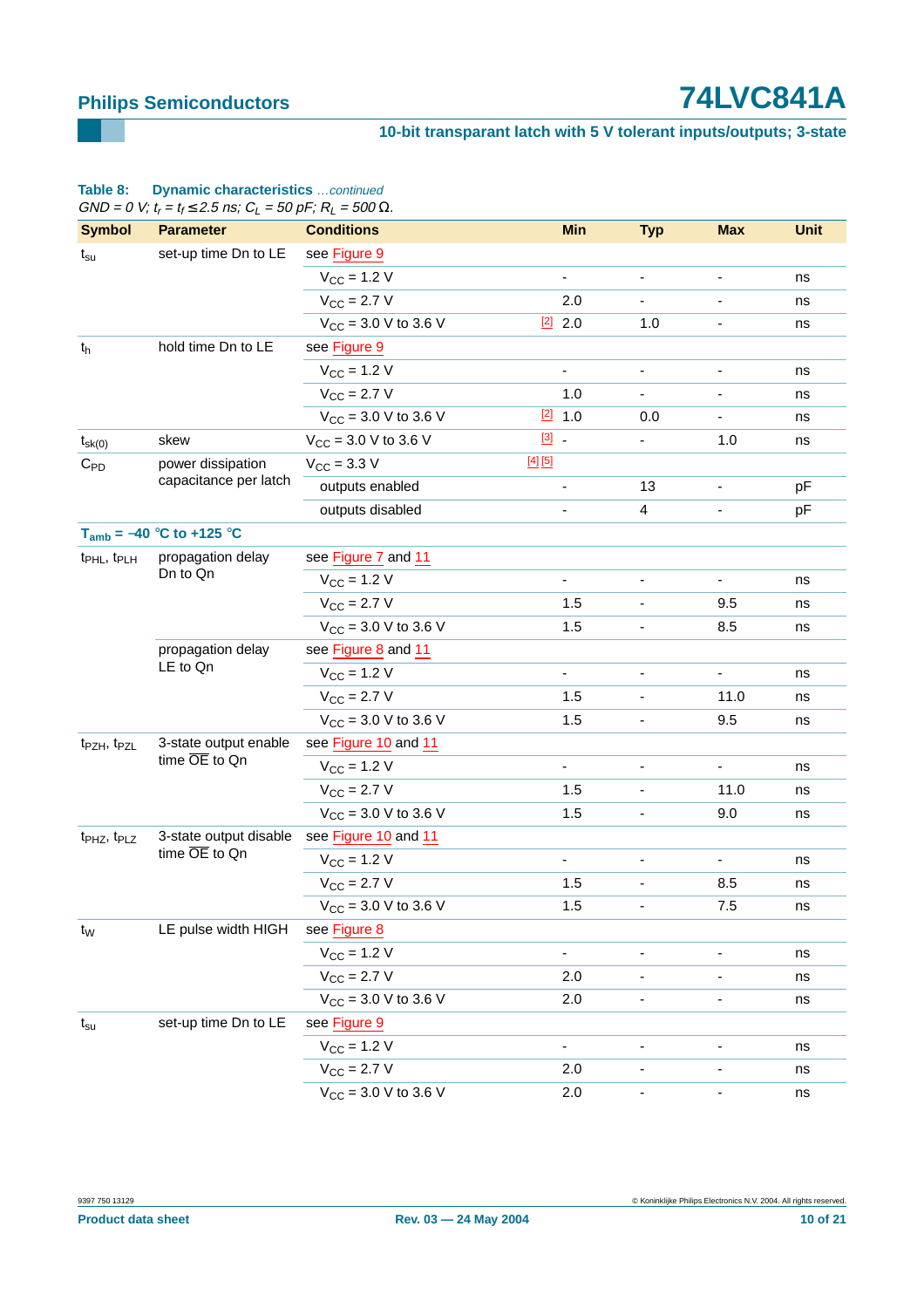### **10-bit transparant latch with 5 V tolerant inputs/outputs; 3-state**

| $U = U V$ , $I_r = I_f \ge 2.5$ is, $U_l = 30$ pr , $IV_l = 300$ ss. |                    |                                          |                          |                          |                          |             |
|----------------------------------------------------------------------|--------------------|------------------------------------------|--------------------------|--------------------------|--------------------------|-------------|
| <b>Symbol</b>                                                        | <b>Parameter</b>   | <b>Conditions</b>                        | <b>Min</b>               | <b>Typ</b>               | <b>Max</b>               | <b>Unit</b> |
| th                                                                   | hold time Dn to LE | see Figure 9                             |                          |                          |                          |             |
|                                                                      |                    | $V_{\rm CC}$ = 1.2 V                     | $\overline{\phantom{0}}$ | $\blacksquare$           | $\overline{\phantom{a}}$ | ns          |
|                                                                      |                    | $V_{\rm CC}$ = 2.7 V                     | 1.0                      | $\overline{a}$           | $\overline{\phantom{a}}$ | ns          |
|                                                                      |                    | $V_{CC}$ = 3.0 V to 3.6 V                | 1.0                      | $\overline{a}$           | ۰                        | ns          |
| $t_{\rm sk(0)}$                                                      | skew               | $V_{\text{CC}} = 3.0 \text{ V}$ to 3.6 V | $[3]$ $-$                | $\overline{\phantom{a}}$ | 1.5                      | ns          |

### **Table 8: Dynamic characteristics** …continued  $GND = 0$  V;  $t = t_1 \le 2.5$  ns;  $C_1 = 50$  pF;  $R_1 = 500$  Q.

<span id="page-10-0"></span>[1] All typical values are measured  $T_{amb} = 25 \degree C$ .

<span id="page-10-2"></span>[2] These typical values are measured at  $V_{CC} = 3.3$  V.

<span id="page-10-3"></span>[3] Skew between any two outputs of the same package switching in the same direction. This parameter is guaranteed by design.

<span id="page-10-4"></span>[4] C<sub>PD</sub> is used to determine the dynamic power dissipation ( $P_D$  in  $\mu$ W).

 $P_D = C_{PD} \times V_{CC}^2 \times f_i \times N + \Sigma (C_L \times V_{CC}^2 \times f_o)$  where:

 $f_i$  = input frequency in MHz;

 $f_0$  = output frequency in MHz;

 $C_L$  = output load capacitance in pF;

 $V_{CC}$  = supply voltage in Volts;

 $N =$  total load switching outputs;

 $\Sigma$ (C<sub>L</sub> × V<sub>CC</sub><sup>2</sup> × f<sub>o</sub>) = sum of the outputs.

<span id="page-10-5"></span>[5] The condition is  $V_1$  = GND to  $V_{CC}$ .

### <span id="page-10-6"></span>**12. Waveforms**

<span id="page-10-1"></span>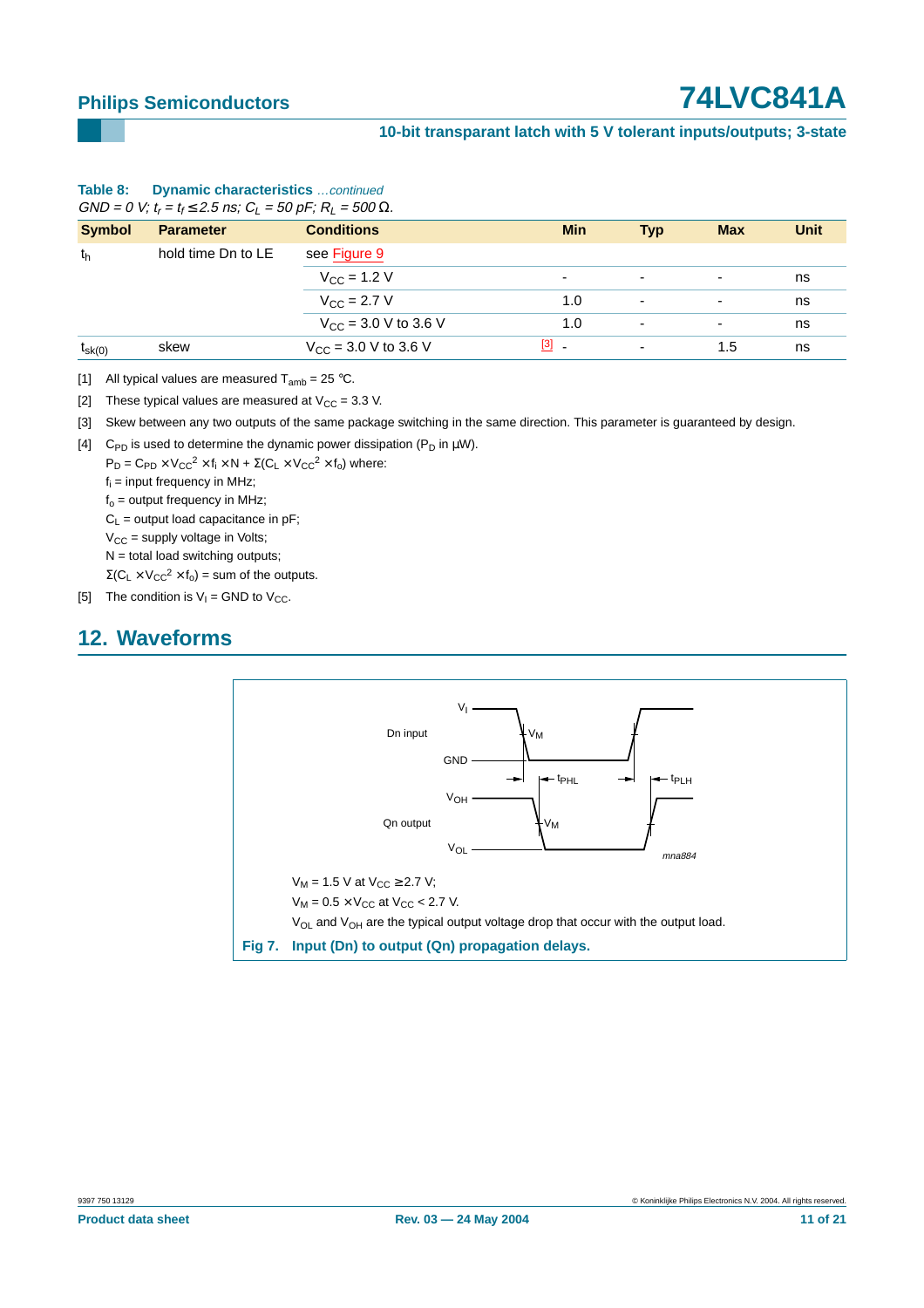### **10-bit transparant latch with 5 V tolerant inputs/outputs; 3-state**



<span id="page-11-1"></span><span id="page-11-0"></span>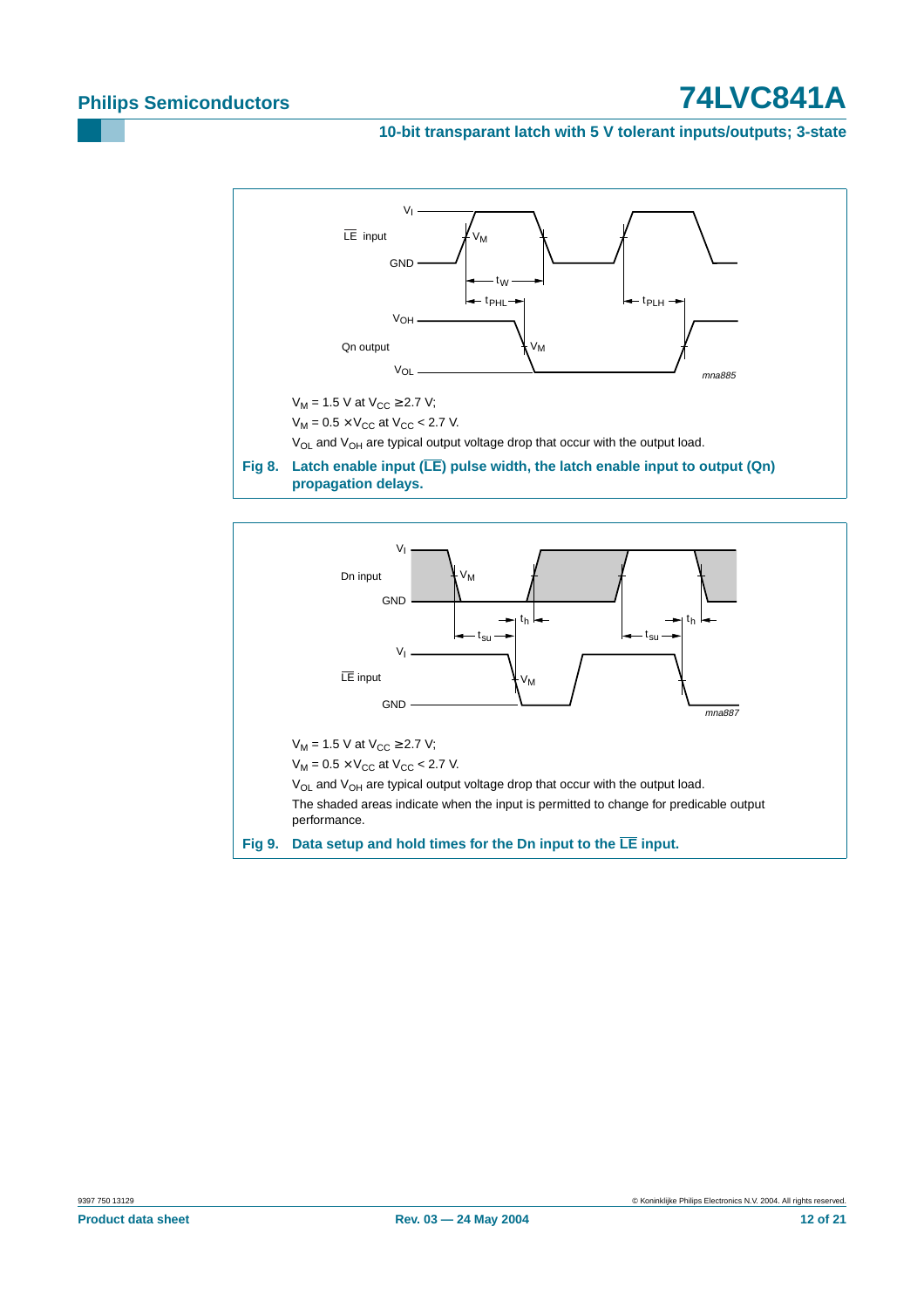### **10-bit transparant latch with 5 V tolerant inputs/outputs; 3-state**

<span id="page-12-0"></span>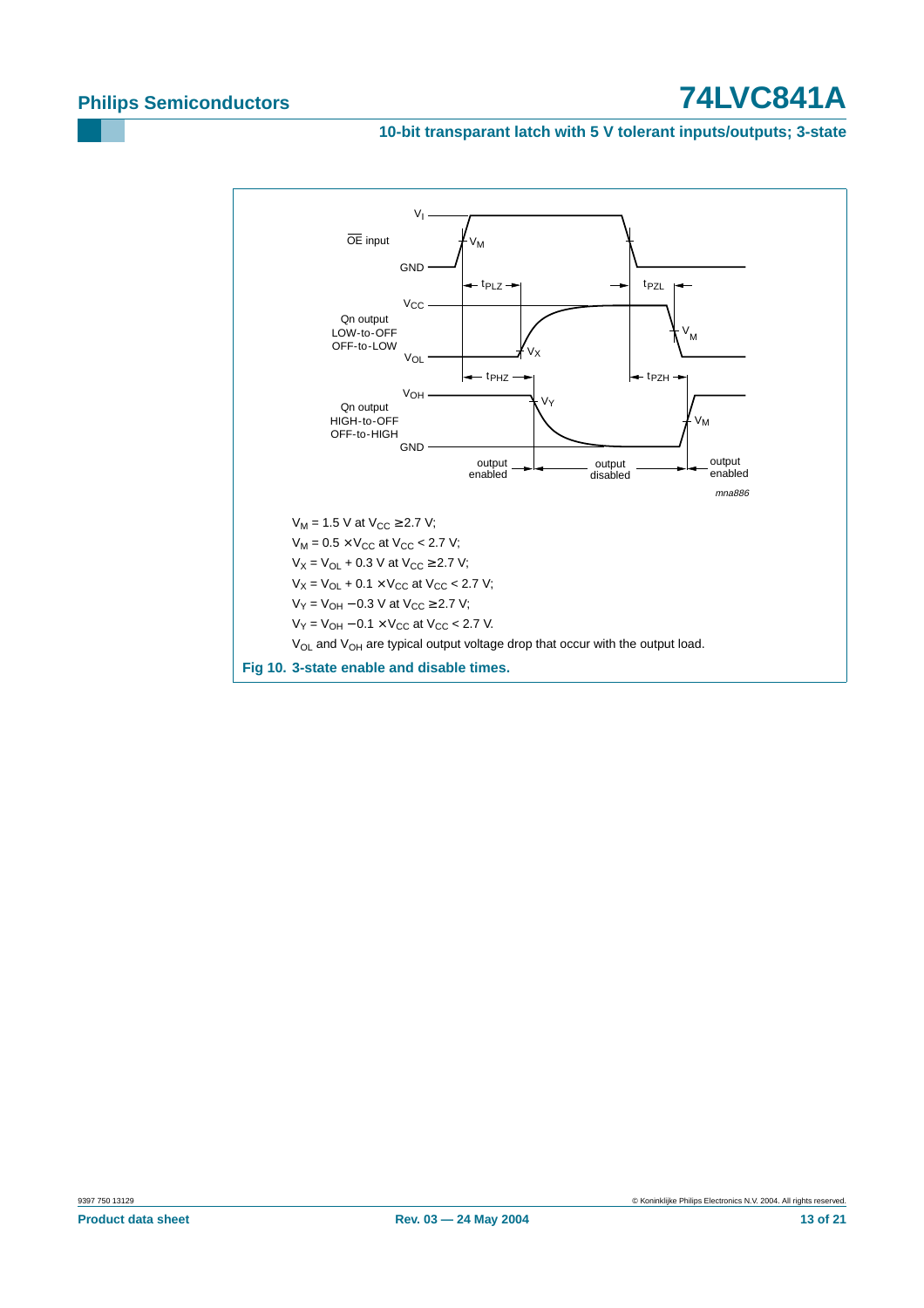### **10-bit transparant latch with 5 V tolerant inputs/outputs; 3-state**



### <span id="page-13-1"></span><span id="page-13-0"></span>**Table 9: Measurement points**

| <b>Supply voltage</b> | <b>Input</b> | Load      |                             | $V_{\text{EXT}}$                    |                                     |                                     |
|-----------------------|--------------|-----------|-----------------------------|-------------------------------------|-------------------------------------|-------------------------------------|
| <b>V<sub>cc</sub></b> | V,           | <b>CL</b> | $R_L$                       | t <sub>PLH</sub> , t <sub>PHL</sub> | t <sub>PZH</sub> , t <sub>PHZ</sub> | t <sub>PZL</sub> , t <sub>PLZ</sub> |
| 1.2V                  | Vcc          | 50pF      | $500 \Omega$ <sup>[1]</sup> | open                                | GND                                 | $2 \times V_{CC}$                   |
| 2.7V                  | 2.7 V        | 50pF      | 500 $\Omega$                | open                                | GND                                 | $2 \times V_{CC}$                   |
| 3.0 V to 3.6 V        | 2.7 V        | 50pF      | 500 $\Omega$                | open                                | GND                                 | $2 \times V_{CC}$                   |

<span id="page-13-2"></span>[1] The circuit performs better when  $R_L = 1000 \Omega$ .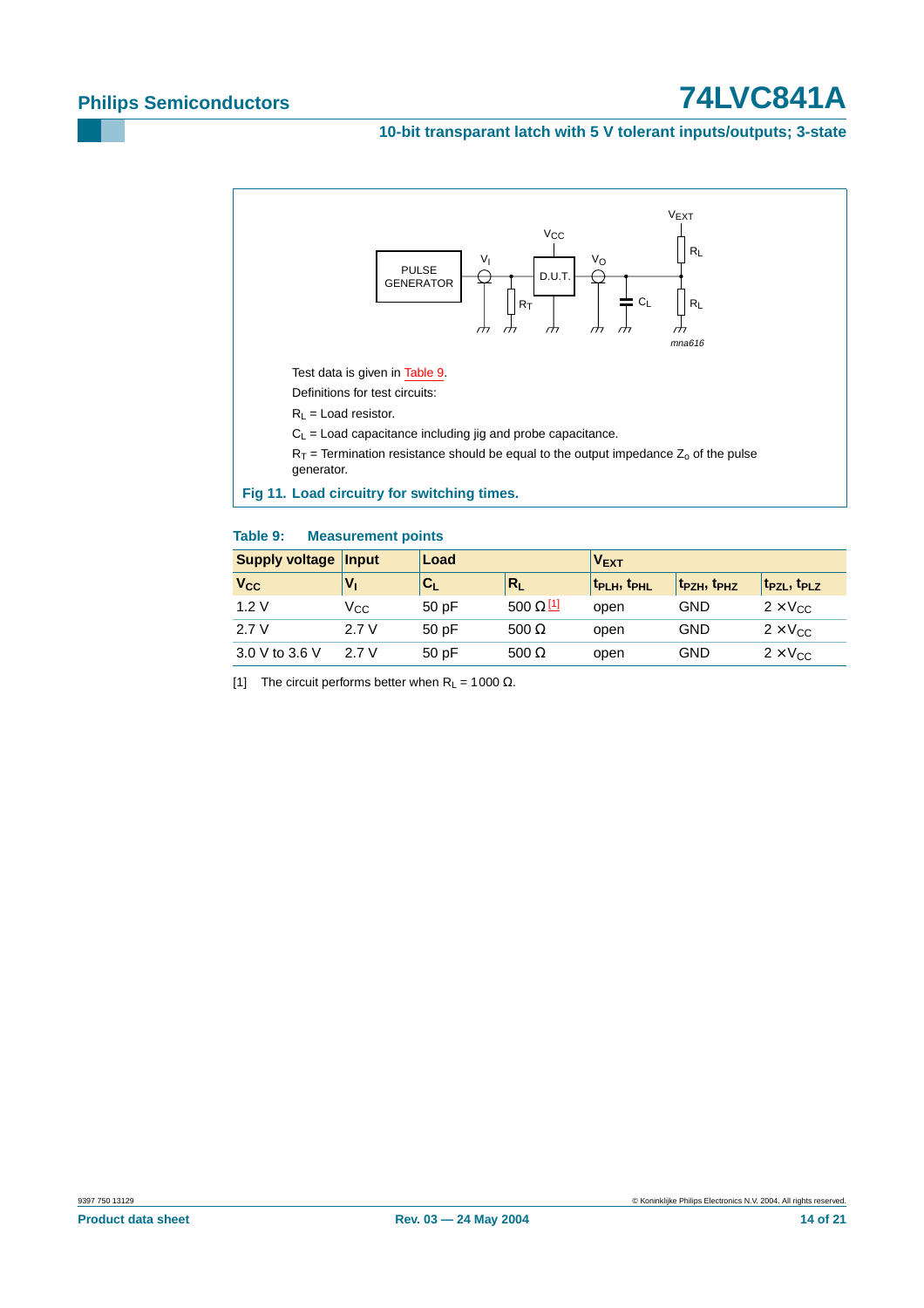**10-bit transparant latch with 5 V tolerant inputs/outputs; 3-state**

### <span id="page-14-0"></span>**13. Package outline**



### **Fig 12. Package outline SO24.**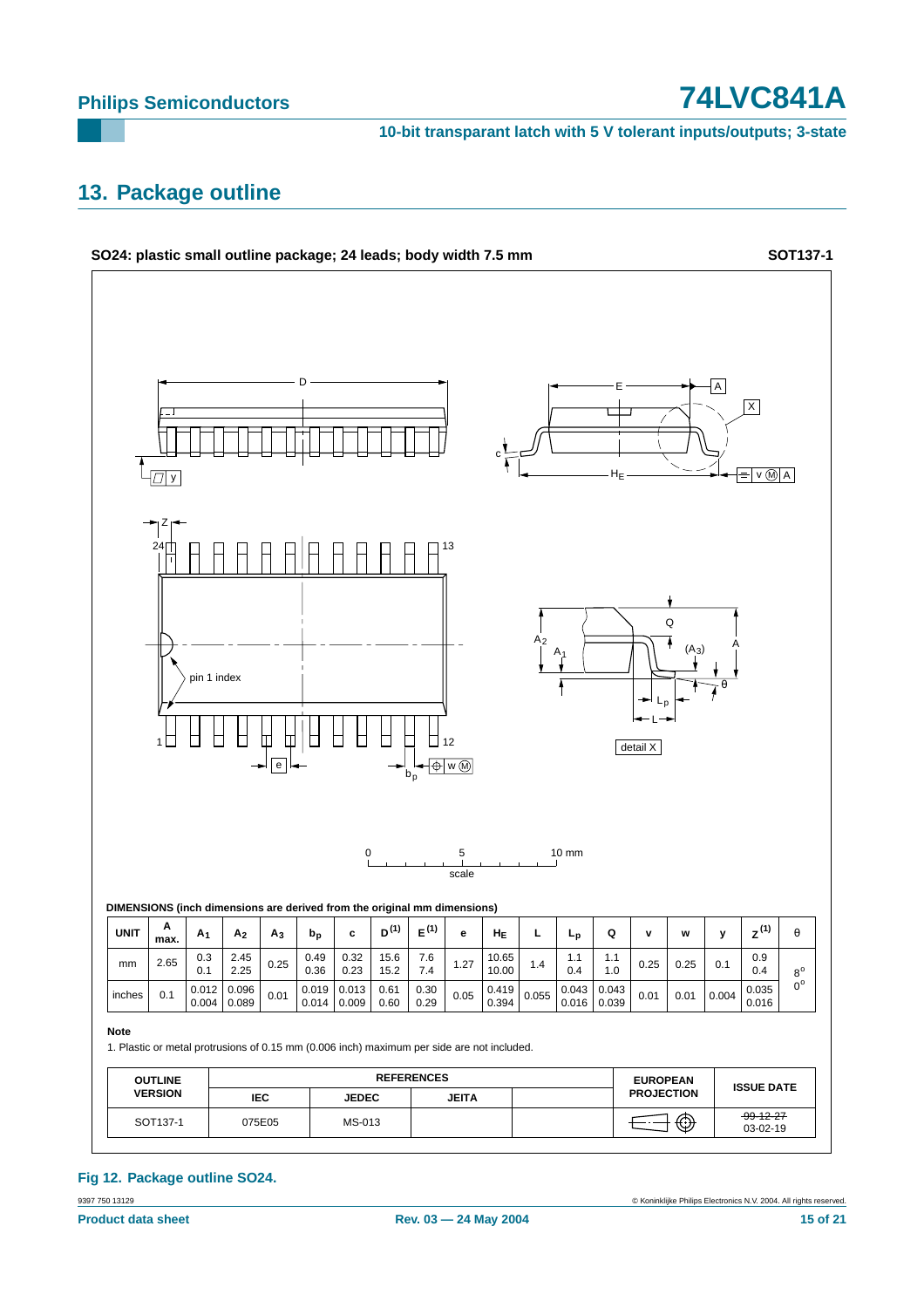**10-bit transparant latch with 5 V tolerant inputs/outputs; 3-state**



### **Fig 13. Package outline SSOP24.**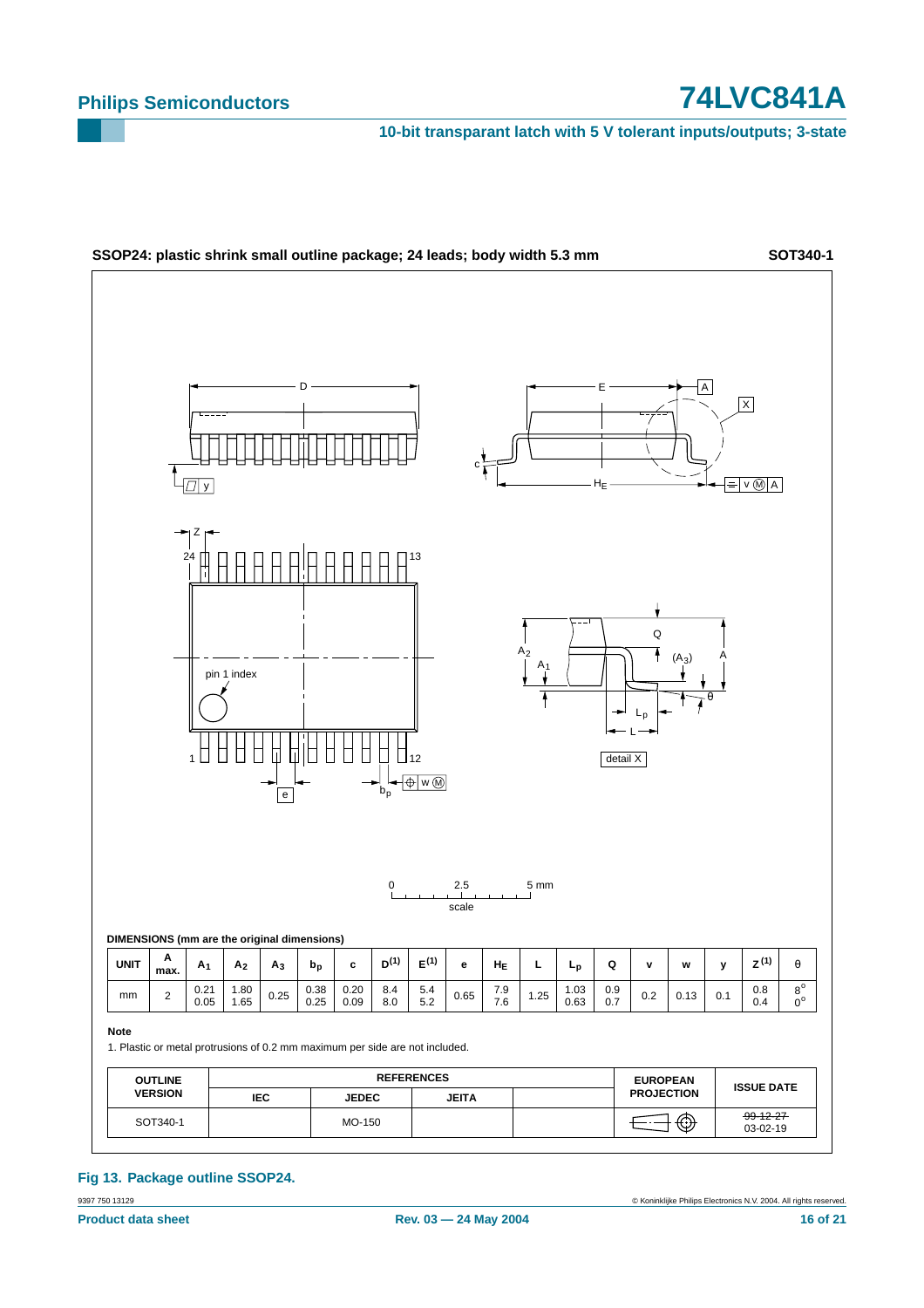**10-bit transparant latch with 5 V tolerant inputs/outputs; 3-state**



**Fig 14. Package outlineTSSOP24.**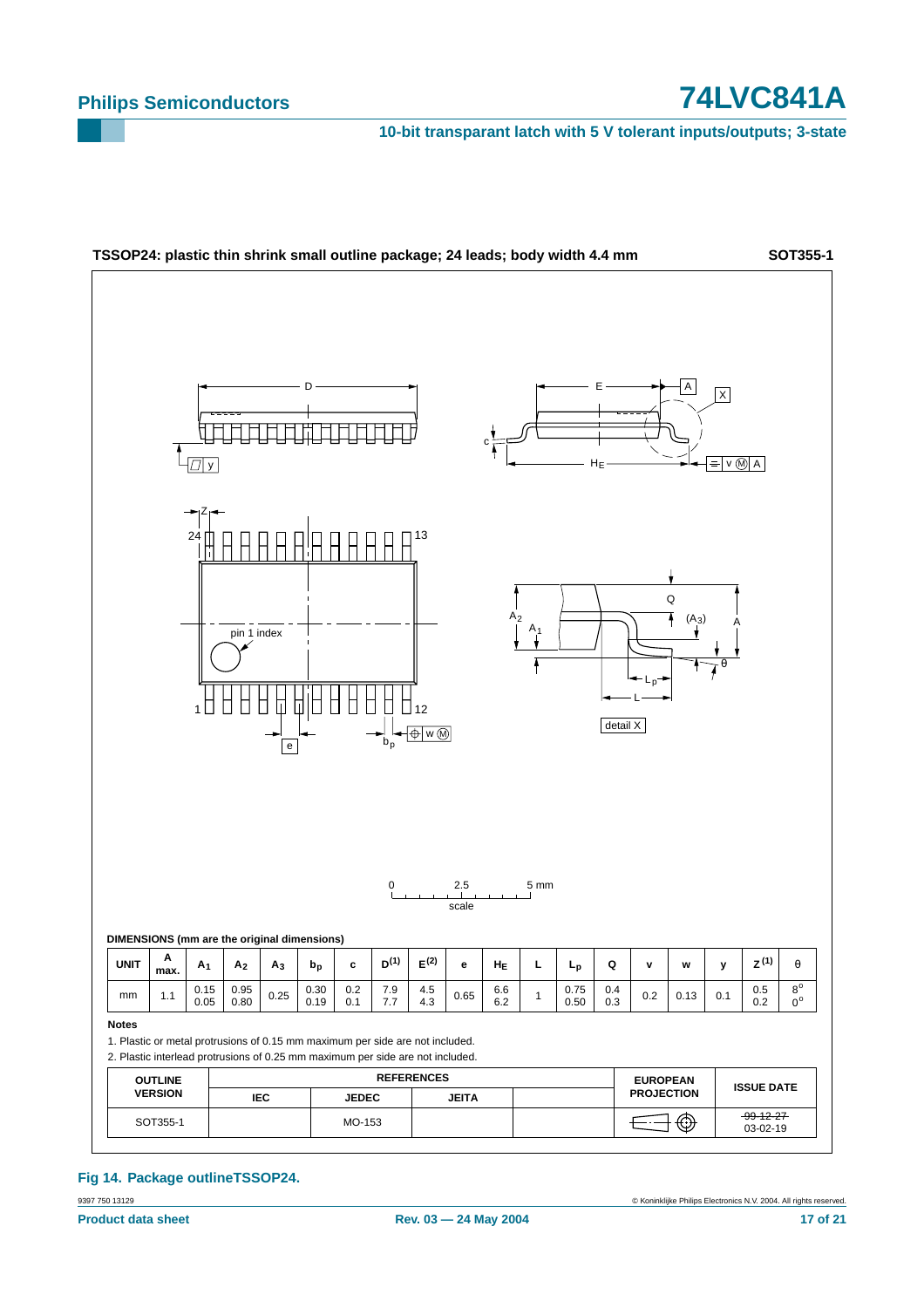**10-bit transparant latch with 5 V tolerant inputs/outputs; 3-state**



### **DHVQFN24: plastic dual in-line compatible thermal enhanced very thin quad flat package; no leads; 24 terminals; body 3.5 x 5.5 x 0.85 mm**

### **Fig 15. Package outline DHVQFN24.**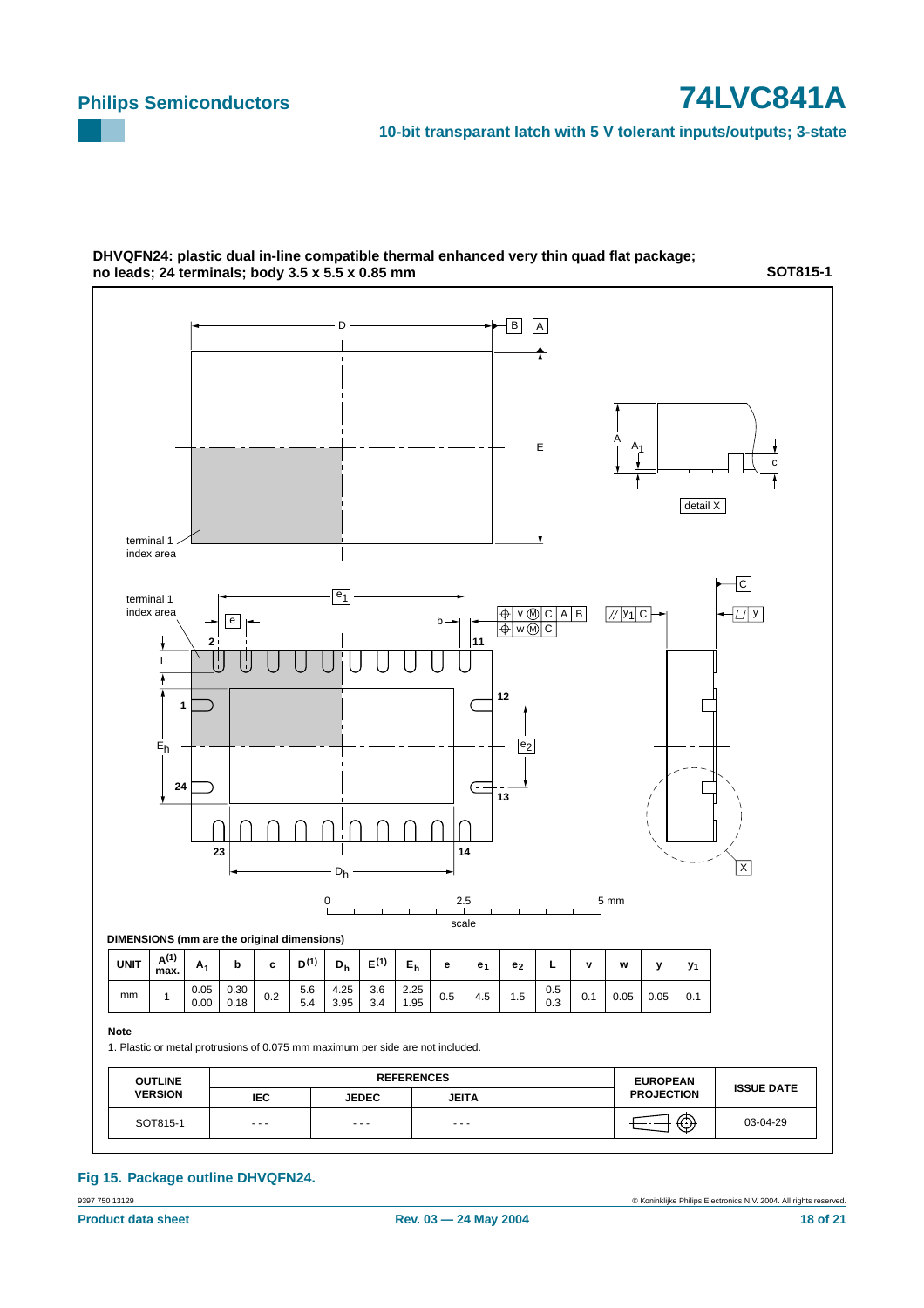**10-bit transparant latch with 5 V tolerant inputs/outputs; 3-state**

## <span id="page-18-0"></span>**14. Revision history**

| <b>Document ID</b>                                                                                                                                                  | Release date | Data sheet status                                             | <b>Change notice</b> | Order number   | <b>Supersedes</b> |  |  |
|---------------------------------------------------------------------------------------------------------------------------------------------------------------------|--------------|---------------------------------------------------------------|----------------------|----------------|-------------------|--|--|
| 74LVC841A 3                                                                                                                                                         | 20040524     | Product data                                                  |                      | 9397 750 13129 | 74LVC841A 2       |  |  |
| The format of this data sheet has been redesigned to comply with the current presentation and<br>Modifications:<br>information standard of Phillips Semiconductors. |              |                                                               |                      |                |                   |  |  |
|                                                                                                                                                                     |              | • Addition of temperature range $T_{amb} = -40$ °C to +125 °C |                      |                |                   |  |  |
| 74LVC841A 2                                                                                                                                                         | 19980617     | Product specification                                         | $\sim$               | 9397 750 04522 | 74LVC841A 1       |  |  |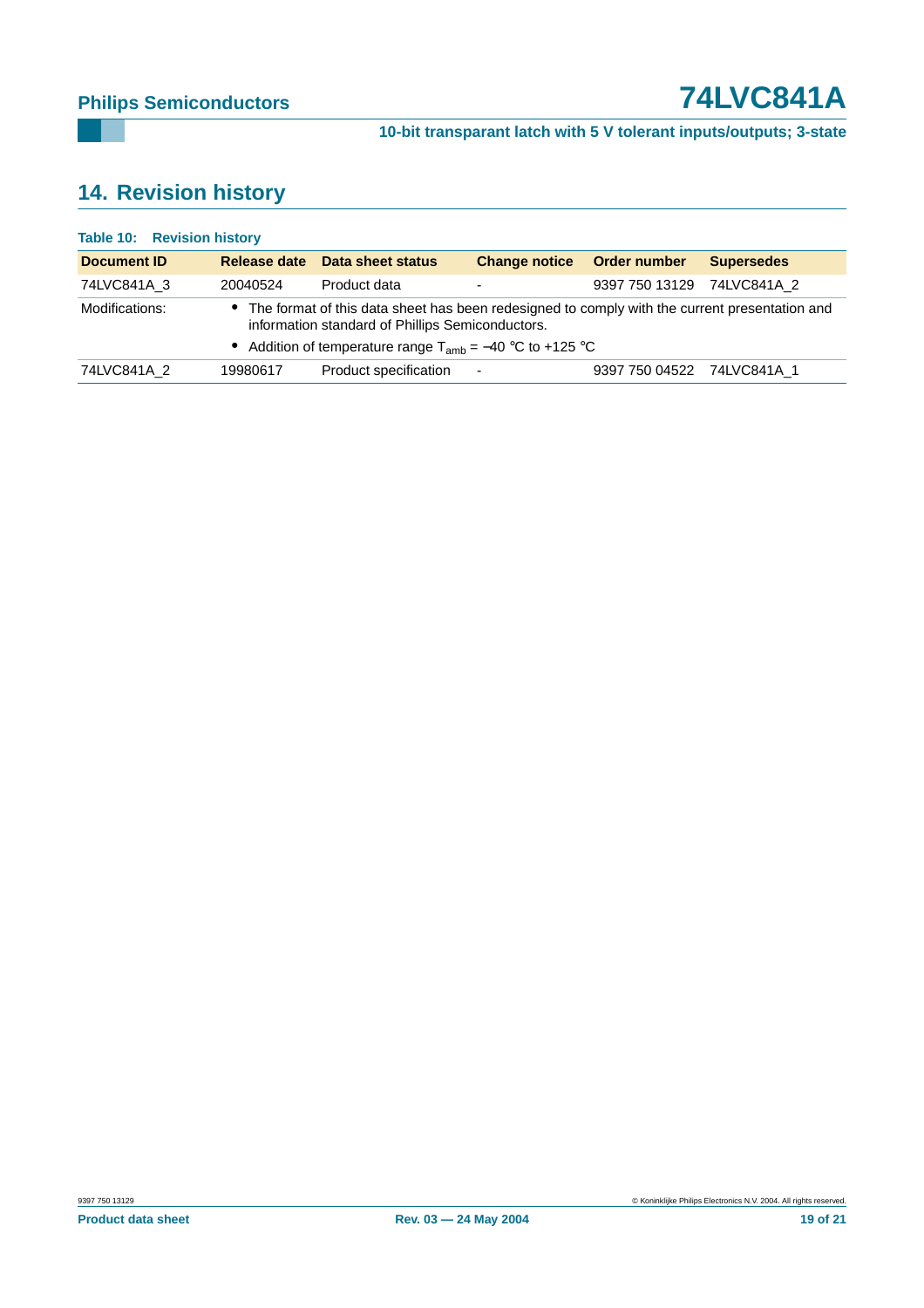### **10-bit transparant latch with 5 V tolerant inputs/outputs; 3-state**

### <span id="page-19-0"></span>**15. Data sheet status**

| Level         | Data sheet status <sup>[1]</sup> | Product status <sup>[2][3]</sup> | <b>Definition</b>                                                                                                                                                                                                                                                                                    |
|---------------|----------------------------------|----------------------------------|------------------------------------------------------------------------------------------------------------------------------------------------------------------------------------------------------------------------------------------------------------------------------------------------------|
|               |                                  |                                  |                                                                                                                                                                                                                                                                                                      |
|               | Objective data                   | Development                      | This data sheet contains data from the objective specification for product development. Philips<br>Semiconductors reserves the right to change the specification in any manner without notice.                                                                                                       |
| $\mathbf{II}$ | Preliminary data                 | Qualification                    | This data sheet contains data from the preliminary specification. Supplementary data will be published<br>at a later date. Philips Semiconductors reserves the right to change the specification without notice, in<br>order to improve the design and supply the best possible product.             |
| Ш             | Product data                     | Production                       | This data sheet contains data from the product specification. Philips Semiconductors reserves the<br>right to make changes at any time in order to improve the design, manufacturing and supply. Relevant<br>changes will be communicated via a Customer Product/Process Change Notification (CPCN). |

[1] Please consult the most recently issued data sheet before initiating or completing a design.

[2] The product status of the device(s) described in this data sheet may have changed since this data sheet was published. The latest information is available on the Internet at URL http://www.semiconductors.philips.com.

[3] For data sheets describing multiple type numbers, the highest-level product status determines the data sheet status.

### <span id="page-19-1"></span>**16. Definitions**

**Short-form specification —** The data in a short-form specification is extracted from a full data sheet with the same type number and title. For detailed information see the relevant data sheet or data handbook.

**Limiting values definition —** Limiting values given are in accordance with the Absolute Maximum Rating System (IEC 60134). Stress above one or more of the limiting values may cause permanent damage to the device. These are stress ratings only and operation of the device at these or at any other conditions above those given in the Characteristics sections of the specification is not implied. Exposure to limiting values for extended periods may affect device reliability.

**Application information —** Applications that are described herein for any of these products are for illustrative purposes only. Philips Semiconductors make no representation or warranty that such applications will be suitable for the specified use without further testing or modification.

### <span id="page-19-2"></span>**17. Disclaimers**

**Life support —** These products are not designed for use in life support appliances, devices, or systems where malfunction of these products can reasonably be expected to result in personal injury. Philips Semiconductors customers using or selling these products for use in such applications do so at their own risk and agree to fully indemnify Philips Semiconductors for any damages resulting from such application.

**Right to make changes —** Philips Semiconductors reserves the right to make changes in the products - including circuits, standard cells, and/or software - described or contained herein in order to improve design and/or performance. When the product is in full production (status 'Production'), relevant changes will be communicated via a Customer Product/Process Change Notification (CPCN). Philips Semiconductors assumes no responsibility or liability for the use of any of these products, conveys no license or title under any patent, copyright, or mask work right to these products, and makes no representations or warranties that these products are free from patent, copyright, or mask work right infringement, unless otherwise specified.

### <span id="page-19-3"></span>**18. Contact information**

**For additional information, please visit: http://www.semiconductors.philips.com For sales office addresses, send an email to: sales.addresses@www.semiconductors.philips.com**